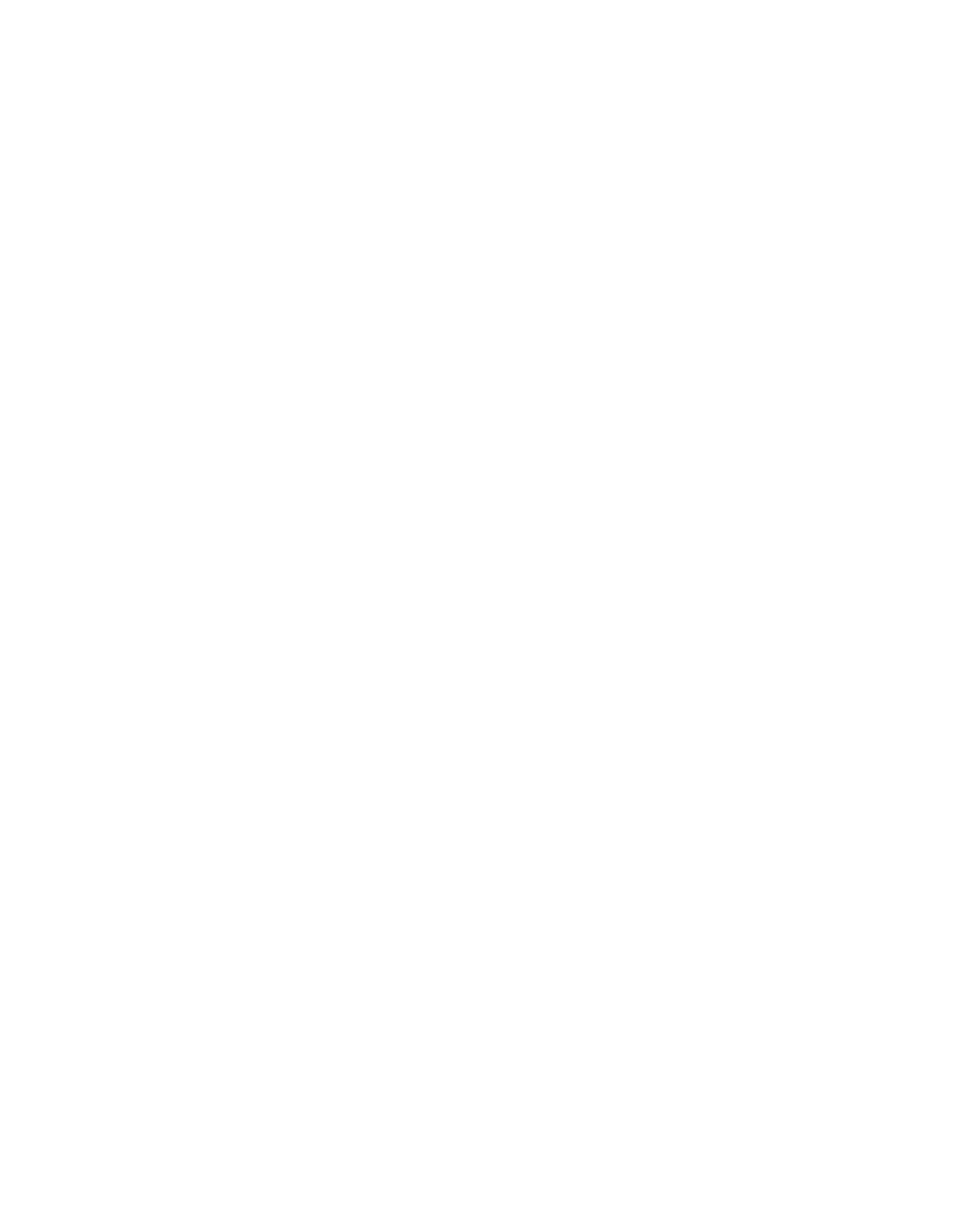| <b>Version</b> | Date                                                                             | <b>Reason for Revisions</b>                                                                                                                                                                                                                                                                                                                                                                                                                                                                                                                                                                                                                                                                                                                                                                              | <b>Completed By</b> |
|----------------|----------------------------------------------------------------------------------|----------------------------------------------------------------------------------------------------------------------------------------------------------------------------------------------------------------------------------------------------------------------------------------------------------------------------------------------------------------------------------------------------------------------------------------------------------------------------------------------------------------------------------------------------------------------------------------------------------------------------------------------------------------------------------------------------------------------------------------------------------------------------------------------------------|---------------------|
| 1.0            | Policies and procedures as of<br>October 1, 2015<br>Published: February 25, 2016 | New document                                                                                                                                                                                                                                                                                                                                                                                                                                                                                                                                                                                                                                                                                                                                                                                             | FSSA and HPE        |
| 1.1            | Policies and procedures as of<br>September 1, 2016                               | Scheduled update                                                                                                                                                                                                                                                                                                                                                                                                                                                                                                                                                                                                                                                                                                                                                                                         | FSSA and HPE        |
|                | (CoreMMIS updates as of<br>February 13, 2017)                                    |                                                                                                                                                                                                                                                                                                                                                                                                                                                                                                                                                                                                                                                                                                                                                                                                          |                     |
|                | Published: May 16, 2017                                                          |                                                                                                                                                                                                                                                                                                                                                                                                                                                                                                                                                                                                                                                                                                                                                                                                          |                     |
| 2.0            | Policies and procedures as of<br>October 1, 2017                                 | Scheduled update                                                                                                                                                                                                                                                                                                                                                                                                                                                                                                                                                                                                                                                                                                                                                                                         | FSSA and DXC        |
|                | Published: February 15, 2018                                                     |                                                                                                                                                                                                                                                                                                                                                                                                                                                                                                                                                                                                                                                                                                                                                                                                          |                     |
| 3.0            | Policies and procedures as of<br>November 1, 2018                                | Scheduled update                                                                                                                                                                                                                                                                                                                                                                                                                                                                                                                                                                                                                                                                                                                                                                                         | FSSA and DXC        |
|                | Published: August 29, 2019                                                       |                                                                                                                                                                                                                                                                                                                                                                                                                                                                                                                                                                                                                                                                                                                                                                                                          |                     |
| 4.0            | Policies and procedures as of<br>February 1, 2020                                | Scheduled update                                                                                                                                                                                                                                                                                                                                                                                                                                                                                                                                                                                                                                                                                                                                                                                         | FSSA and DXC        |
|                | Published: June 4, 2020                                                          |                                                                                                                                                                                                                                                                                                                                                                                                                                                                                                                                                                                                                                                                                                                                                                                                          |                     |
| 5.0            | Policies and procedures as of<br>April 1, 2021<br>Published: June 22, 2021       | Scheduled update:<br>• Edited text as needed for clarity<br>• Updated DXC Technology<br>references to Gainwell<br>Technologies<br>Added DDRS as also operating<br>$\bullet$<br>an MFP plan (CIH MFP)<br>• Updated the <b>Authorization of</b><br>1915(c) HCBS Waiver and<br><b>MFP Demonstration Grant</b><br>Services section<br>• Added the <i>Transfer of Property</i><br>Detail section<br>• Added a note in the <i>Procedure</i><br><b>Codes and Modifiers</b> section<br>with an exception regarding<br>modifiers for assisted living<br>services on the NOA versus the<br>claim<br>Added MFP CIH in the <i>Third-</i><br>$\bullet$<br><b>Party Liability Exemption</b><br>section<br>• Updated instructions in<br>Table 1 - CMS-1500 Claim<br><b>Form Fields for HCBS Waiver</b><br><b>Claims</b> | FSSA and Gainwell   |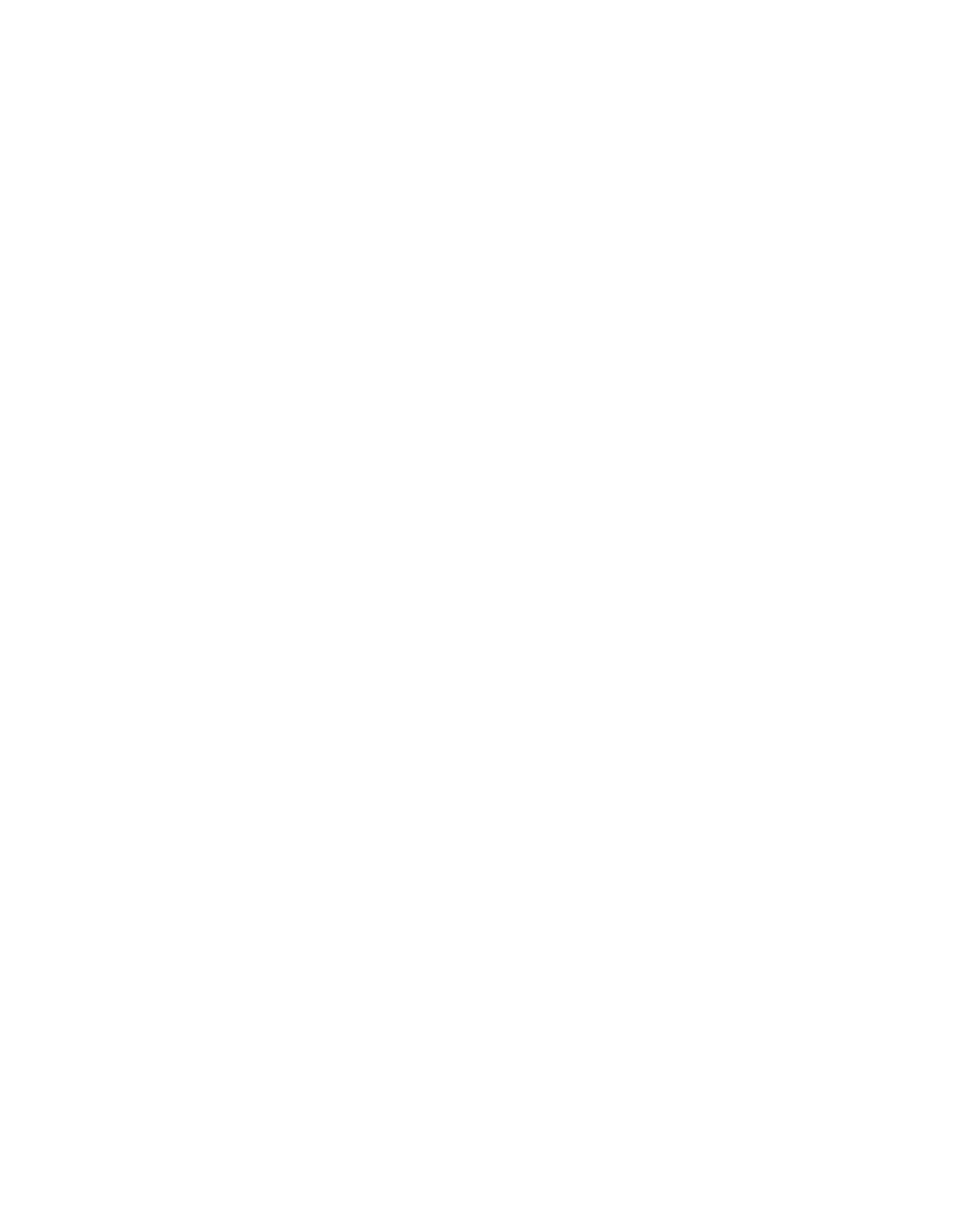| Authorization of 1915(c) HCBS Waiver and MFP Demonstration Grant Services4       |  |
|----------------------------------------------------------------------------------|--|
|                                                                                  |  |
|                                                                                  |  |
| Eligibility Verification for 1915(c) HCBS Waiver and MFP Demonstration Grant     |  |
|                                                                                  |  |
|                                                                                  |  |
|                                                                                  |  |
|                                                                                  |  |
|                                                                                  |  |
|                                                                                  |  |
|                                                                                  |  |
|                                                                                  |  |
|                                                                                  |  |
|                                                                                  |  |
|                                                                                  |  |
| Special Processing for HCBS Provided on Long-Term Care Discharge Dates or During |  |
|                                                                                  |  |
|                                                                                  |  |
|                                                                                  |  |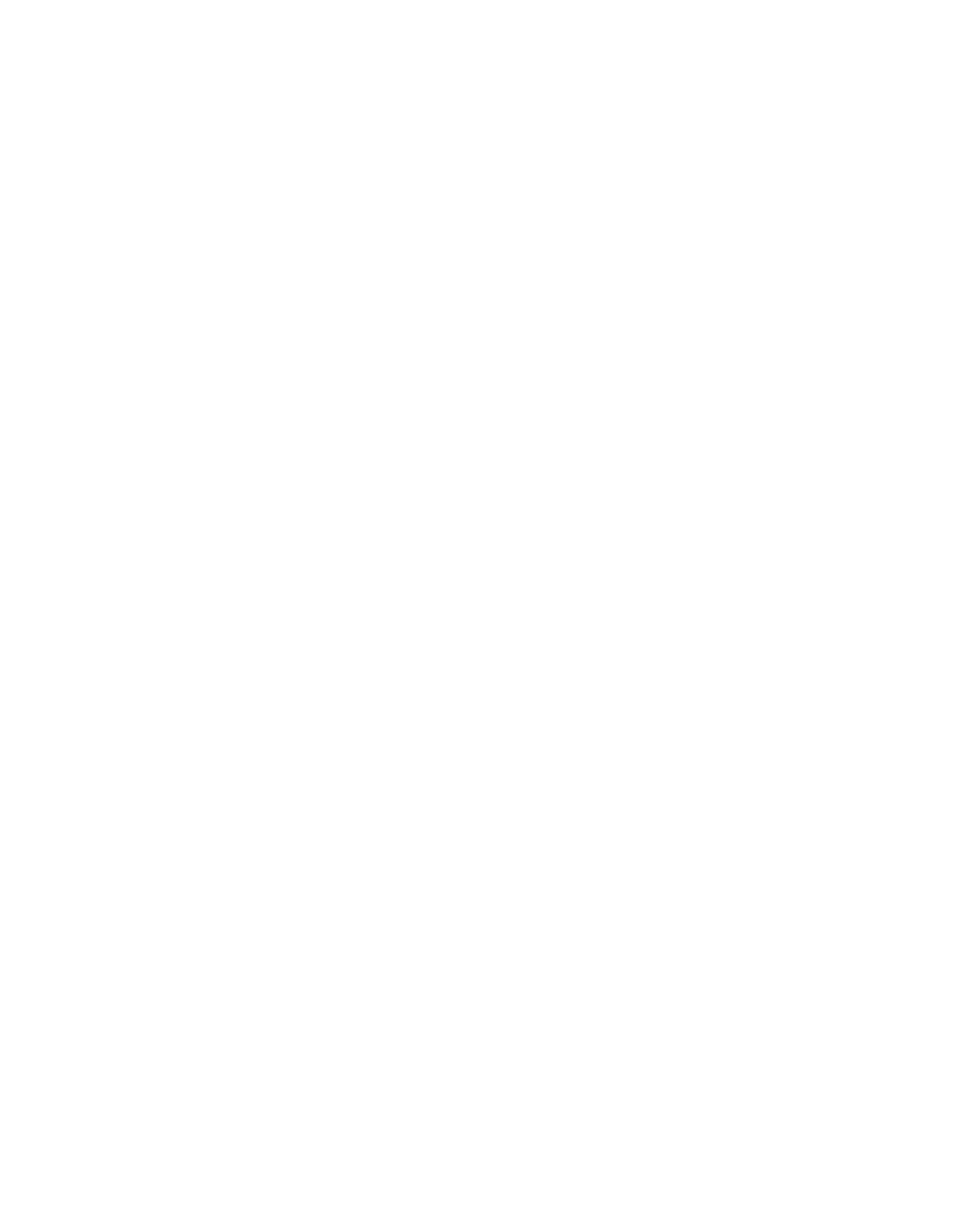## *Home- and Community-Based Services Billing Guidelines*

*Note: For updates to the information in this module, see IHCP [Banner Pages and Bulletins](https://www.in.gov/medicaid/providers/737.htm) at in.gov/medicaid/providers.*

## <span id="page-6-0"></span>**Introduction**

To enable individuals who qualify for institutional placement to receive services in their homes and community settings, the Indiana Health Coverage Programs (IHCP) offers the following:

- 1915(c) Home- and Community-Based Services (HCBS) waiver benefits
- 1915(i) HCBS State Plan benefits
- Money Follows the Person (MFP) demonstration grant benefits

These HCBS and demonstration grant benefits are provided through three divisions of the Indiana Family and Social Service Administration (FSSA):

- Division of Aging (DA)
- Division of Disability and Rehabilitative Services (DDRS)
- Department of Mental Health and Addiction (DMHA)

For general information on the HCBS programs offered through these divisions, see the *[Home-](https://www.in.gov/medicaid/providers/856.htm) and [Community-Based Services](https://www.in.gov/medicaid/providers/856.htm)* page at in.gov/medicaid/providers. For information about the MFP demonstration grant, see the *[Money Follows the Person](https://www.in.gov/fssa/da/3475.htm)* page at in.gov/fssa/da.

The Family and Social Services Administration (FSSA) is the single State agency that serves as the umbrella for the Office of Medicaid Policy and Planning (OMPP), DA, DDRS and DMHA. Under the direction of the Secretary of FSSA, the OMPP is responsible for administrative oversight of the HCBS and MFP benefit plans, and the three divisions are charged with day-to-day operation of the HCBS and MFP benefits.

1915(c) HCBS waivers, 1915(i) HCBS State Plan benefits and the MFP demonstration grant are funded with State and federal dollars and are approved by the Centers for Medicare & Medicaid Services (CMS) for a specified time.

## <span id="page-6-1"></span>**1915(c) HCBS Waiver Benefit Plans**

Section 1915(c) of the *Social Security Act* permits states to offer, under a waiver of statutory requirements, an array of home- and community-based services that an individual needs to avoid institutionalization. The term *waiver* refers to the fact that the IHCP waives certain requirements applicable to Traditional Medicaid eligibility for individuals who qualify for services through a 1915(c) HCBS benefit plan.

The IHCP offers the following 1915(c) HCBS waiver benefit plans:

- Operated by the DA:
	- Aged and Disabled (A&D) Waiver
	- Traumatic Brain Injury (TBI) Waiver
- Operated by the DDRS:
	- Community Integration and Habilitation (CIH) Waiver
	- Family Supports Waiver (FSW)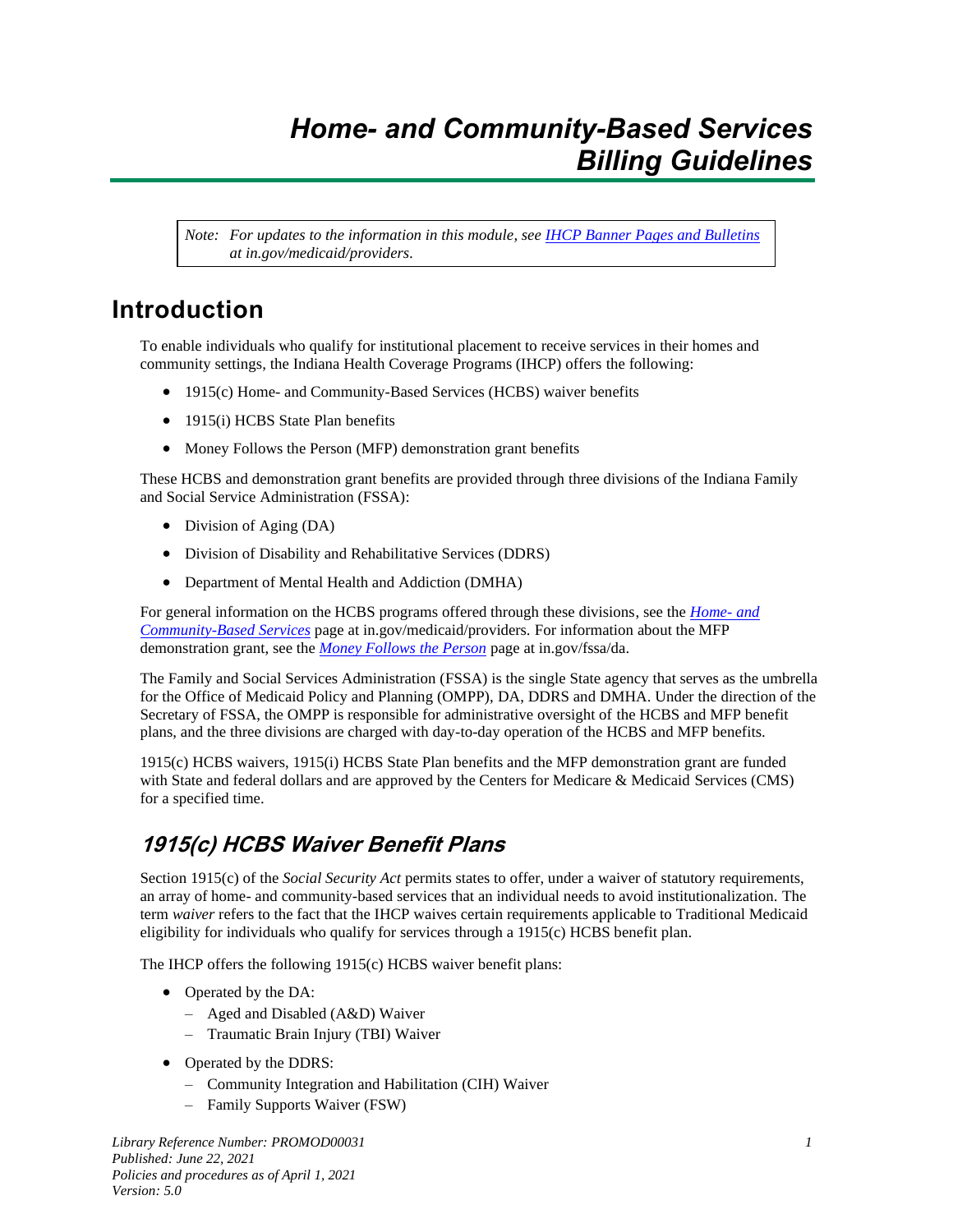All potential 1915(c) HCBS waiver participants must be enrolled in the IHCP Traditional Medicaid program. If they do not meet income requirements for Traditional Medicaid, they may be enrolled with a *waiver liability* – a financial obligation that they must meet each month before IHCP reimbursement begins. See the *[HCBS Waiver Liability](#page-12-1)* section for details.

For more information about eligibility and services associated with each HCBS waiver benefit plan, see the following modules:

- *Division of Aging Home- [and Community-Based Services Waivers](https://www.in.gov/medicaid/files/da%20hcbs%20waivers.pdf)*
- *[Division of Disability and Rehabilitation Services Home-](https://www.in.gov/medicaid/files/ddrs%20hcbs%20waivers.pdf) and Community-Based Services Waivers*

*Note: The DA and DDRS also operate the Money Follows the Person (MFP) demonstration grant benefit plans corresponding to the A&D, TBI and CIH waiver programs. MFP is a program that serves eligible members as they transition into the appropriate 1915(c) HCBS waiver benefit plan. See the [Money Follows the Person Demonstration](#page-8-0)  [Grant](#page-8-0) section of this document for more information.*

## <span id="page-7-0"></span>**1915(i) HCBS Benefit Plans**

Section *1915(i)* of the *Social Security Act* gives states the option to offer a wide range of HCBS benefits to members through state Medicaid plans. Using this option, states can offer services and supports to target groups of individuals – including individuals with serious mental illness (SMI), emotional disturbance or substance use disorders – to help them remain in the community.

The IHCP offers the following 1915(i) HCBS benefit plans, operated by the DMHA:

- Adult Mental Health Habilitation (AMHH) The AMHH benefit plan provides services to adults with SMI who may most benefit from keeping or learning skills to maintain a healthy, safe lifestyle in community-based settings.
- Behavioral and Primary Healthcare Coordination (BPHC) The BPHC benefit plan consists of the coordination of healthcare services to manage the healthcare needs of eligible members. This benefit plan includes logistical support, advocacy and education to assist individuals in navigating the healthcare system, as well as activities that help members gain access to physical and behavioral health services needed to manage their health condition.
- Child Mental Health Wraparound (CMHW) The CMHW benefit plan delivers individualized services to children with serious emotional disturbances (SED). The focused nature of the CMHW benefit plan is intended to better address the special needs of children and youth with SED.

All potential 1915(i) HCBS benefit participants must be enrolled in an IHCP Medicaid program; the allowable *type* of IHCP Medicaid program varies based on the requirements of the specific 1915(i) HCBS benefit plan. (*Note that services provided under a 1915(i) HCBS program are carved out of the managed care delivery system and reimbursed as fee-for-service.*) In addition, some members might be concurrently enrolled in multiple 1915(i) HCBS benefit plans, such as AMHH and BPHC. Some members receiving a 1915(i) HCBS benefit might also receive a 1915(c) HCBS waiver, but must not duplicate services. See the *HCBS Benefit [Combinations](#page-8-1)* section.

Eligibility criteria for AMHH, BPHC and CMHW vary based on the following:

- Income
- Age
- Total scores on the Adult Needs and Strengths Assessment (ANSA) or Child and Adolescent Needs and Strengths (CANS) assessment tool
- Level-of-need (LON) evaluations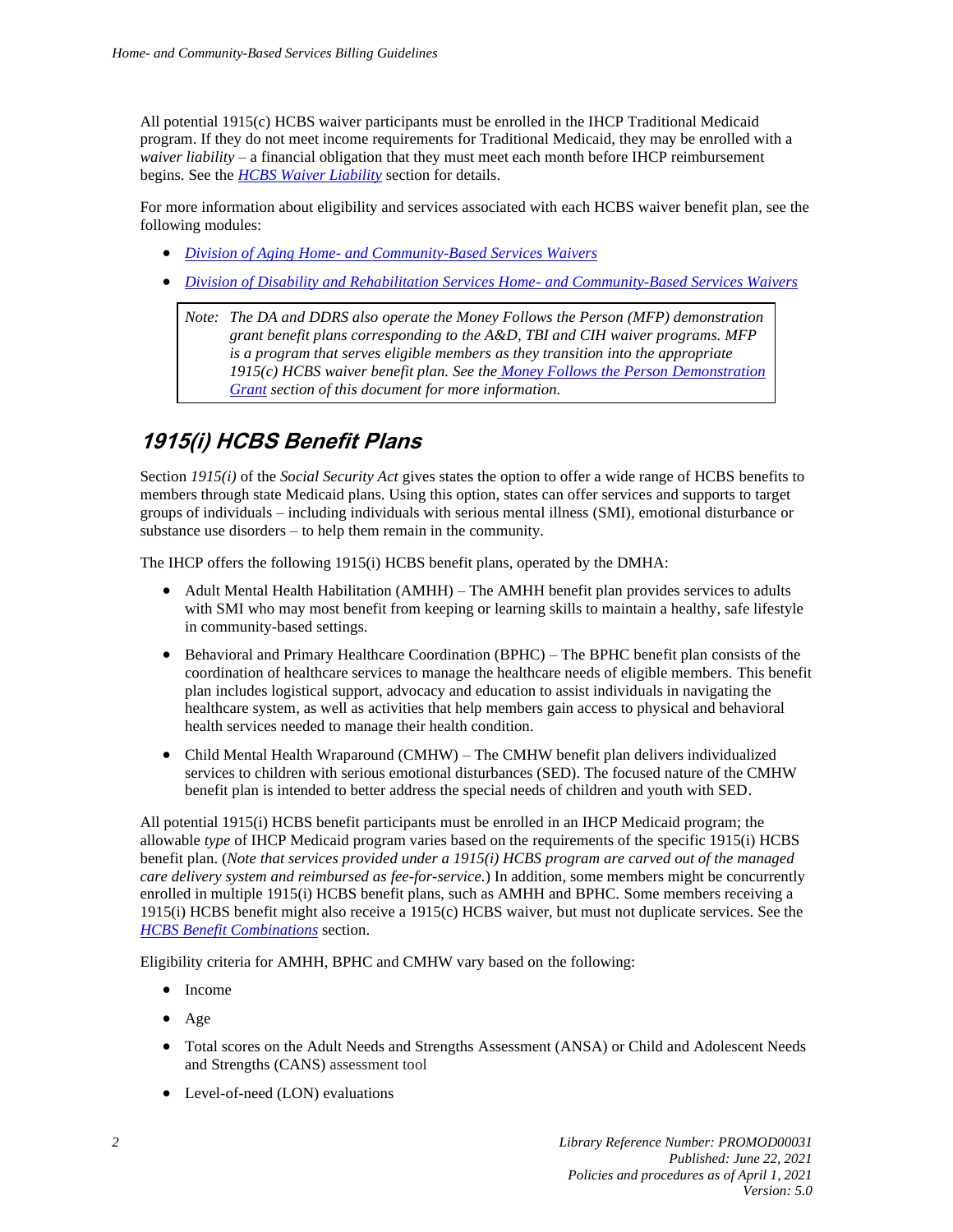For more information about eligibility and services associated with specific 1915(i) HCBS benefit plans, see the following provider modules:

- *[Division of Mental Health and Addiction Adult Mental Health Habilitation Services](https://www.in.gov/medicaid/files/dmha%20amhh.pdf)*
- *[Division of Mental Health and Addiction Behavioral and Primary Healthcare Coordination Services](https://www.in.gov/medicaid/files/dmha%20bphc.pdf)*
- *[Division of Mental Health and Addiction Child Mental Health Wraparound Services](https://www.in.gov/medicaid/files/dmha%20cmhw.pdf)*

#### <span id="page-8-0"></span>**Money Follows the Person Demonstration Grant Benefit Plans**

The DA administers the MFP program, which is funded through a federal grant from the CMS. Indiana's MFP program is specifically designed as a transition program to assist individuals who live in qualifying institutions to move safely into the community and to ensure a safe adjustment to community living.

MFP serves eligible members for up to 365 days, until they transition into the 1915(c) HCBS waiver that the grant is mirrored after. The MFP supports the following benefit plans:

- MFP TBI
- MFP A&D
- MFP CIH

All potential MFP demonstration grant participants must be enrolled in the IHCP Traditional Medicaid program; see the *[Traditional Medicaid Coverage](#page-11-0)* section for details. For more information about the MFP program, see the *[Money Follows the Person](http://www.in.gov/fssa/da/3475.htm)* page at in.gov/fssa.

#### <span id="page-8-1"></span>**HCBS Benefit Combinations**

Members can be enrolled in multiple HCBS benefit plans at the same time, but services must not be duplicated. The following list shows the combinations of concurrent HCBS benefit plan enrollments that are possible for an eligible member:

- AMHH + BPHC
- CIH Waiver + AMHH
- CIH Waiver + AMHH + BPHC
- CIH Waiver + BPHC
- FSW + AMHH
- $\bullet$  FSW + BPHC
- $\bullet$  FSW + AMHH + BPHC
- A&D Waiver + AMHH
- A&D Waiver + BPHC
- A&D Waiver + AMHH + BPHC
- A&D Waiver + CMHW
- TBI Waiver + AMHH
- TBI Waiver + BPHC
- TBI Waiver + AMHH + BPHC
- TBI Waiver (nursing facility level of care only)  $+$  CMHW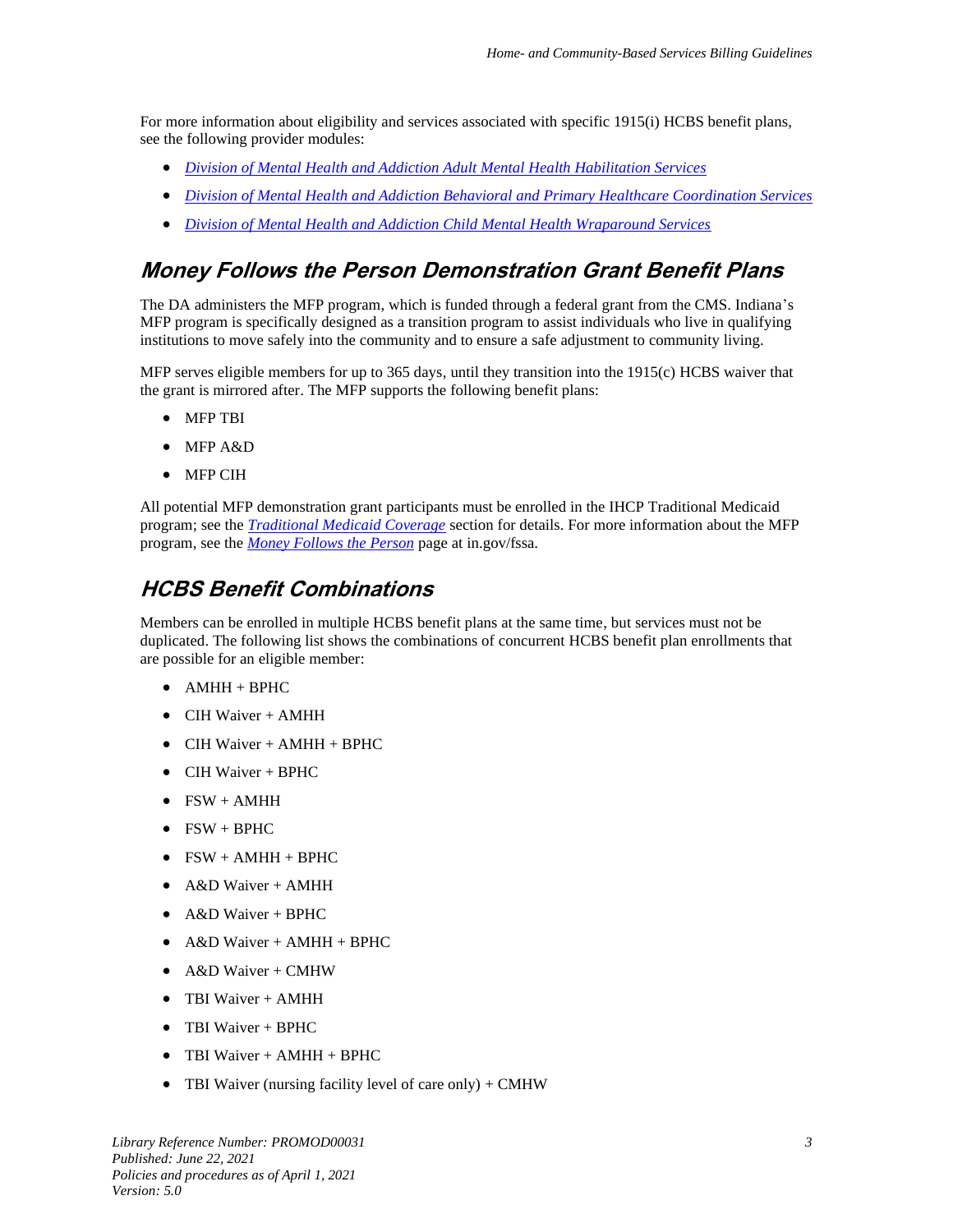*Note: A member cannot be enrolled in two 1915(c) HCBS waiver benefit plans at the same time.*

Providers must have a thorough knowledge of the DA, DDRS and DMHA provider reference modules, as well as the *[Member Eligibility and Benefit Coverag](https://www.in.gov/medicaid/files/member%20eligibility%20and%20benefit%20coverage.pdf)*e module, to be able to determine eligibility for possible IHCP Medicaid, 1915(c) HCBS waiver, and 1915(i) HCBS benefit plan and service combinations.

## <span id="page-9-1"></span>**Authorization of Services**

Services provided under an HCBS program or MFP demonstration grant must be authorized as described in the following sections. A notice of action (NOA) detailing the specific services approved is provided to the participant (or guardian) and his or her providers.

#### <span id="page-9-0"></span>**Authorization of 1915(c) HCBS Waiver and MFP Demonstration Grant Services**

For 1915(c) HCBS waiver participants and MFP demonstration grant participants, the HCBS case or care manager is responsible for completing a service plan or plan of care/cost comparison budget (POC/CCB), which, when approved, results in an NOA with the following information:

- Approved date period
- Name of the authorized provider
- Each service approved for the participant, including:
	- Billing code with the appropriate modifiers
	- Number of units or dollars to be provided

This data is transmitted to the Core Medicaid Management Information System (*Core*MMIS) and stored in the prior authorization database. Claims deny if no authorization exists in the database or if a code-modifier combination other than those approved is billed. (See the *[Procedure Codes and Modifiers](#page-15-0)* section for details, including an exception to this rule.)

Providers must not render or bill HCBS waiver or MFP demonstration grant services without an approval NOA. It is the responsibility of each provider to contact the case or care manager in the event the services, as authorized or rendered, do not meet the definition and parameters of the services approved on the NOA. If the needs of a member change, the provider must contact the case or care manager to discuss revising the service plan or POC/CCB.

For additional information about authorization of HCBS waiver services, see the following modules:

- *Division of Aging Home- [and Community-Based Services Waivers](https://www.in.gov/medicaid/files/da%20hcbs%20waivers.pdf)*
- *[Division of Disability and Rehabilitation Services Home-](https://www.in.gov/medicaid/files/ddrs%20hcbs%20waivers.pdf) and Community-Based Services Waivers*

#### <span id="page-9-2"></span>**Authorization of 1915(i) HCBS Benefit Plan Services**

The authorization process for 1915(i) HCBS program services varies by benefit plan:

• Authorization for AMHH services – AMHH applications are submitted through Data Assessment Registry Mental Health and Addiction (DARMHA). After an applicant is determined eligible for AMHH, the DMHA State Evaluation Team (SET) approves specific AMHH services based on review of documentation and the Individualized Integrated Care Plan (IICP). This approval is transmitted to the IHCP, and an AMHH approval NOA is sent to the applicant and his or her provider. Providers may bill only for those services authorized on the NOA. An eligible AMHH member is authorized to receive AMHH services on an approved IICP for one year (360 days) from the start date of AMHH eligibility, or as determined by the SET. Services may be provided according to the DMHA-approved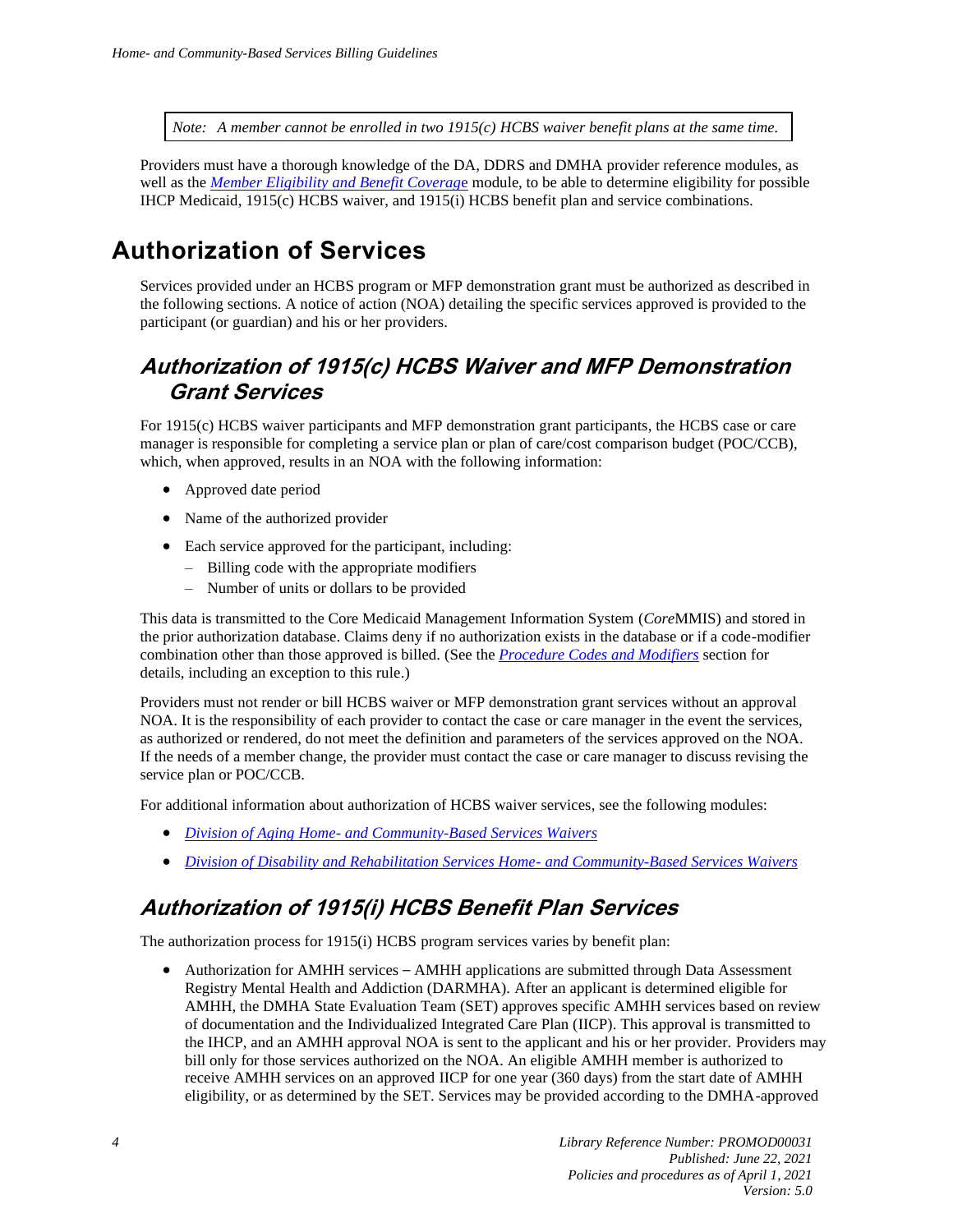IICP as long as the member continues to meet AMHH eligibility criteria. For additional authorization information, see the *[Adult Mental Health Habilitation Services](http://www.in.gov/fssa/dmha/2876.htm)* page at in.gov/fssa/dmha and the *[Division of Mental Health and Addiction Adult Mental Health Habilitation Services](https://www.in.gov/medicaid/files/dmha%20amhh.pdf)* module.

- Authorization for BPHC services BPHC applications are submitted through DARMHA. The SET transmits the BPHC benefit plan and service approval to the IHCP, and a BPHC approval NOA is sent to the applicant and his or her provider. The NOA generated includes the start and end dates for BPHC eligibility as well as the BPHC procedure codes, modifiers and number of units approved. Providers may bill only for those services authorized on the NOA. For additional authorization information, see the *[Behavioral and Primary Healthcare Coordination](http://www.in.gov/fssa/dmha/2883.htm)* page at in.gov/fssa/dmha and the *[Division of](https://www.in.gov/medicaid/files/dmha%20bphc.pdf)  [Mental Health and Addiction Behavioral and Primary Healthcare Coordination Services](https://www.in.gov/medicaid/files/dmha%20bphc.pdf)* module.
- Authorization for CMHW services CMHW applications are submitted through the Tobi database. After the DMHA deems an applicant eligible for the CMHW benefit plan, the DMHA creates an initial intervention plan that includes two months of wraparound facilitation services. The Wraparound Facilitator works with the family to develop a Child and Family Team that will work together with the participant and family to develop an individualized initial plan of care (POC) and immediate crisis/safety stabilization plan. Until the initial POC is developed by the Child and Family Team and approved by the DMHA, no other CMHW service may be accessed. If the DMHA approves the POC, the approval is transmitted to the IHCP, and an NOA is sent to the applicant and his or her providers. For additional authorization information, see the *[Child Mental Health](http://www.in.gov/fssa/dmha/2766.htm)  [Wraparound \(CMHW\) Services](http://www.in.gov/fssa/dmha/2766.htm)* page at in.gov/fssa/dmha and the *[Division of Mental Health and](https://www.in.gov/medicaid/files/dmha%20cmhw.pdf)  [Addiction Child Mental Health Wraparound Services](https://www.in.gov/medicaid/files/dmha%20cmhw.pdf)* module.

See the *[Eligibility Verification for 1915\(i\) HCBS Benefits](#page-13-0)* section of this module for information about viewing authorized 1915(i) services in the IHCP Provider Healthcare Portal (Portal).

## <span id="page-10-0"></span>**Eligibility Verification**

All service providers must verify member eligibility before the initiation of services and on each date of service thereafter, because a member may become ineligible for services at any time.

Providers can access IHCP Eligibility Verification System (EVS) information using the following methods:

- [Provider Healthcare Portal,](https://portal.indianamedicaid.com/) accessible from the home page at in.gov/medicaid/providers
- Interactive Voice Response (IVR) system at 800-457-4584
- 270/271 electronic data interchange (EDI) transaction

See the *[Member Eligibility and Benefit Coverag](https://www.in.gov/medicaid/files/member%20eligibility%20and%20benefit%20coverage.pdf)*e, *[Interactive Voice Response System](https://www.in.gov/medicaid/files/interactive%20voice%20response%20system.pdf)* and *[Electronic](https://www.in.gov/medicaid/files/electronic%20data%20interchange.pdf) Data [Interchange](https://www.in.gov/medicaid/files/electronic%20data%20interchange.pdf)* modules for details about using these eligibility verification methods.

#### <span id="page-10-1"></span>**Eligibility Verification for 1915(c) HCBS Waiver and MFP Demonstration Grant Benefits**

To verify eligibility for HCBS waiver or MFP demonstration grant services, providers must confirm *all* the following for the date of service:

- The member is enrolled in the IHCP Traditional Medicaid program.
- The member has an open HCBS waiver or MFP demonstration grant level-of-care status recorded in *Core*MMIS.
- The member has met his or her waiver liability for the month, if applicable.
- The specific waiver service has been approved for the member.

See the following sections for details.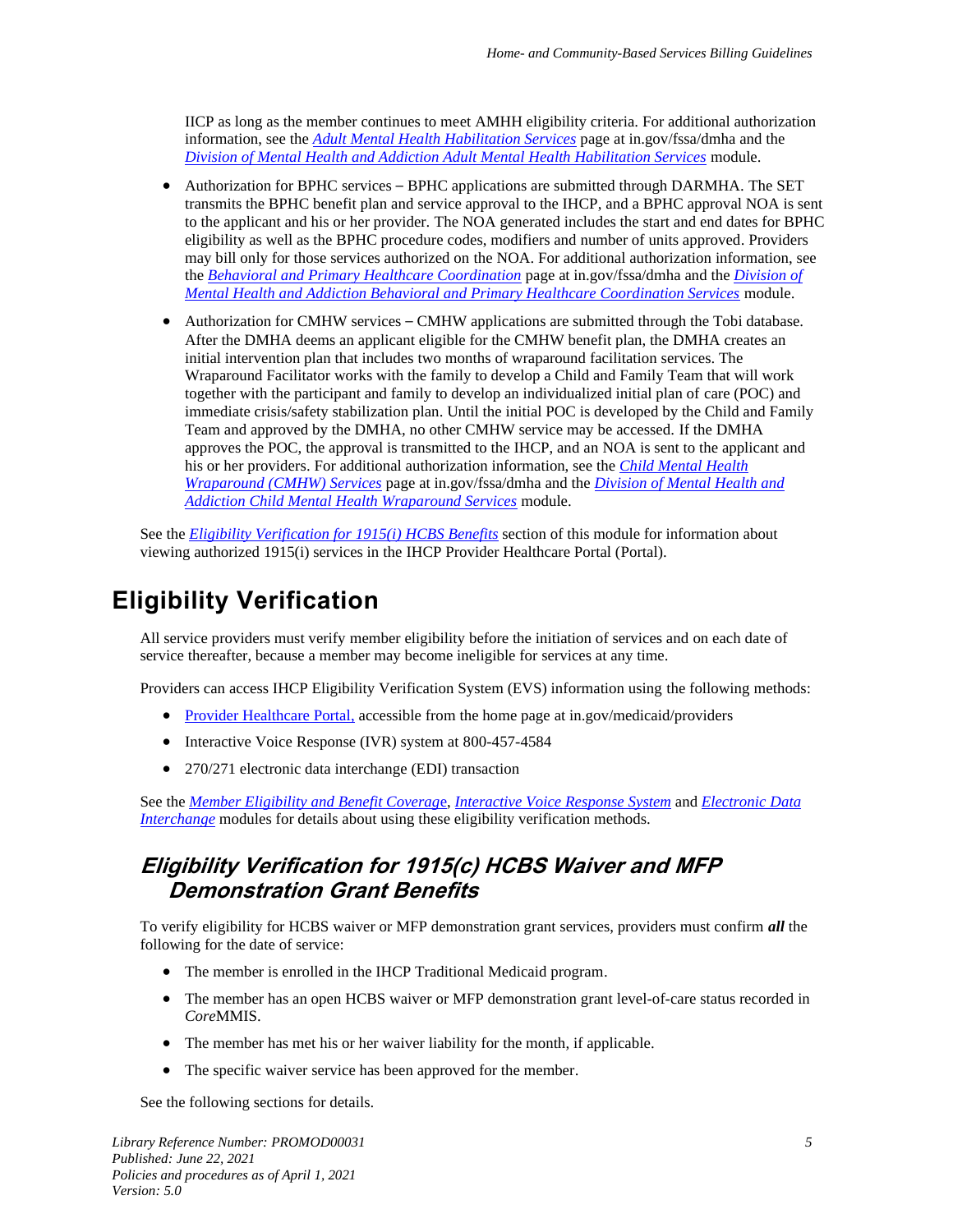#### <span id="page-11-0"></span>**Traditional Medicaid Coverage**

The EVS identifies Traditional Medicaid enrollment as either *Full Medicaid* or *Package A – Standard Plan* coverage within the fee-for-service delivery system. Note that these same benefit plans are also available under the Hoosier Care Connect and Hoosier Healthwise managed care programs. Therefore, verifying Full Medicaid or Package A – Standard Plan coverage is not sufficient to confirm Traditional Medicaid coverage; providers must also confirm that the coverage is fee-for-service.

Although Traditional Medicaid is a fee-for-service program, most nonemergency medical transportation (NEMT) services provided under Traditional Medicaid are subject to brokerage requirements, as described in the *[Transportation Services](https://www.in.gov/medicaid/files/transportation%20services.pdf)* module. As a result, the following managed care responses are returned for Traditional Medicaid members:

- On the IVR system "The member is in managed care. The managed care program is fee-for-service NEMT from <*date*> through <*date*>. The managed care entity is Southeastrans Incorporated."
- On the Portal The *Managed Care Assignment Details* panel indicates "Fee for Service + NEMT," as shown in Figure 1.

#### **Managed Care Assignment Details Managed Care Program Primary Medical Provider Provider Phone** Fee for Service + NEMT **Effective Date End Date** MCO / CMO Name MCO / CMO Phone

SOUTHEASTRANS, INC

Figure 1 – Portal Managed Care Assignment Details for Traditional Medicaid Coverage

*Note: Transportation authorized by the NOA is not subject to brokerage requirements. However, medically necessary NEMT for nonwaiver services remain brokered for HCBS waiver members.*

HCBS waiver and MFP demonstration grant members cannot be enrolled in a managed care program. Providers should verify member eligibility on the 1st and 15th calendar days of the month, because member eligibility in managed care is effective on those days. If a member is enrolled in the Healthy Indiana Plan (HIP), Hoosier Care Connect or Hoosier Healthwise managed care program, contact that member's managed care entity (MCE) immediately to disenroll the member from managed care. MCE contact information is included in the *[IHCP Quick Reference Guide](https://www.in.gov/medicaid/files/quick%20reference.pdf)*, available at in.gov/medicaid/providers.

#### **HCBS Waiver or MFP Demonstration Grant Level of Care**

For members with an open HCBS waiver level of care (LOC), the EVS identifies the coverage using one of the following benefit plan names:

• Aged and Disabled HCBS Waiver

06/21/2018

• Community Integration and Habilitation HCBS Waiver

06/21/2018

- Family Supports HCBS Waiver
- Traumatic Brain Injury HCBS Waiver

For members with an open MFP demonstration grant LOC, the EVS identifies the coverage using one of the following benefit plan names:

- MFP Demonstration Grant HCBS Waiver
- MFP Community Integration and Habilitation
- MFP Traumatic Brain Injury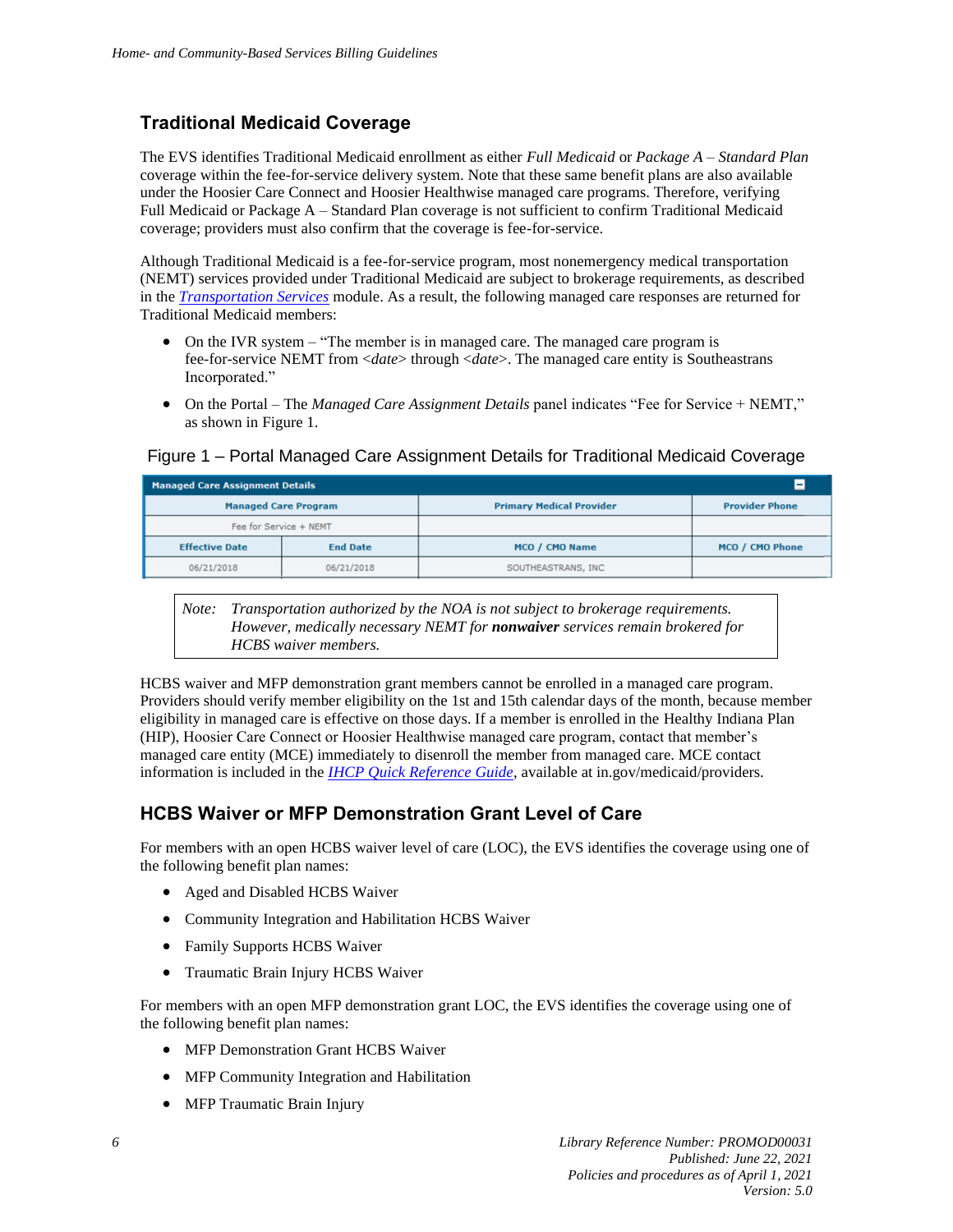*Note: Gainwell Technologies cannot add or correct an HCBS waiver or MFP demonstration grant level-of-care segment in CoreMMIS (or corresponding benefit plan in the EVS). Providers may contact the INsite Helpdesk a[t insite.helpdesk@fssa.in.gov](mailto:insite.helpdesk@fssa.in.gov) to initiate corrections to an HCBS waiver or MFP demonstration grant level-of-care segment.*

Figure 2 shows Portal eligibility verification for a member who has HCBS A&D Waiver coverage.

Figure 2 – Portal Benefit Details Example With HCBS Waiver Coverage

| <b>Benefit Details</b>            |                                                                                                                                                                                                                                             |                       | н                   |
|-----------------------------------|---------------------------------------------------------------------------------------------------------------------------------------------------------------------------------------------------------------------------------------------|-----------------------|---------------------|
| Coverage                          | <b>Description</b>                                                                                                                                                                                                                          | <b>Effective Date</b> | <b>End Date</b>     |
| Aged and Disabled HCBCS<br>Waiver | Authorized Aged and Disabled Waiver services found in the Notice of Action<br>(NOA)                                                                                                                                                         | 02/14/2020            | 02/14/2020          |
| Full Medicaid                     | Full Medicaid for individuals who are 65 years old, blind, or disabled (FFS or<br>Managed Care)                                                                                                                                             | 02/14/2020            | 02/14/2020          |
| Coverage                          | <b>Description and Copayment Message</b>                                                                                                                                                                                                    |                       | <b>Copay Amount</b> |
| Full Medicaid                     | Medically Related Transportation - The copay amount for transportation services will range from \$0.50 to<br>\$2.00 based on the allowed amount for the procedure code. Please see the IHCP provider reference<br>modules for more details. |                       | \$2.00              |
| Full Medicaid                     | Hospital - Outpatient - Copay applies only to non-emergency services.                                                                                                                                                                       |                       | \$3.00              |
| Full Medicaid                     | Pharmacy - The copay for Pharmacy services is \$3.00 for legend and non legend drugs and insulin for<br>each covered drug dispense. Please refer to the Pharmacy Reference module for additional information on<br>copay exemptions.        |                       | \$3.00              |

#### <span id="page-12-1"></span>**HCBS Waiver Liability**

Members with an HCBS waiver liability are responsible for payment of all IHCP services until they have met their waiver liability for the month. Until this monthly obligation has been met, neither Traditional Medicaid (Full Medicaid/Package A) nor HCBS waiver (A&D, TBI, CIH or FSW) services are reimbursable by the IHCP.

Providers must listen for waiver liability information on the IVR system or, in the Portal, click to expand and review the *Waiver Liability Details* panel (Figure 3), which shows the monthly waiver obligation and the member's balance that remains due for the month. If a balance remains for the member, the provider should render the service and bill the IHCP as usual. After the claim is processed, the provider may then bill the member for any zero-paid amount that was credited toward the member's monthly liability.

| Figure 3 - Portal Waiver Liability Details |  |  |  |  |
|--------------------------------------------|--|--|--|--|
|--------------------------------------------|--|--|--|--|

| <b>Waiver Liability Details</b>                                                                      |                                                                                                                                                                                                                                                                                                                                                                                                                                                                        | $\overline{\phantom{0}}$        |
|------------------------------------------------------------------------------------------------------|------------------------------------------------------------------------------------------------------------------------------------------------------------------------------------------------------------------------------------------------------------------------------------------------------------------------------------------------------------------------------------------------------------------------------------------------------------------------|---------------------------------|
| the monthly Medicaid Waiver Liability Summary Notice listing the amount applied ot Waiver Liability. | These amounts are based on claims processed at the time of this eligbility verification. It is subject to change at any time follwoing this eligibility<br>verification as claims continue to process in the system. A provider may bill a member for the Waiver Liability amount deducted from teh adjudicated<br>claim; however, with the exception of point of sale (POS) pharmacy claims, the membre is not required to pay the provider until the member receives |                                 |
| <b>Month</b>                                                                                         | <b>Waiver Liability Obligation</b>                                                                                                                                                                                                                                                                                                                                                                                                                                     | <b>Waiver Liability Balance</b> |
| November, 2017                                                                                       | \$100.00                                                                                                                                                                                                                                                                                                                                                                                                                                                               | \$76.37                         |

#### <span id="page-12-0"></span>**Transfer of Property Detail**

Some members incur a transfer of property penalty while they are transferring assets. During this period, claims for HCBS waiver services will be denied.

Providers enrolled as waiver providers (type 32) will see the *Transfer of Property Detail* panel if the member is ineligible for coverage of waiver services on the dates searched due to a transfer of property penalty period.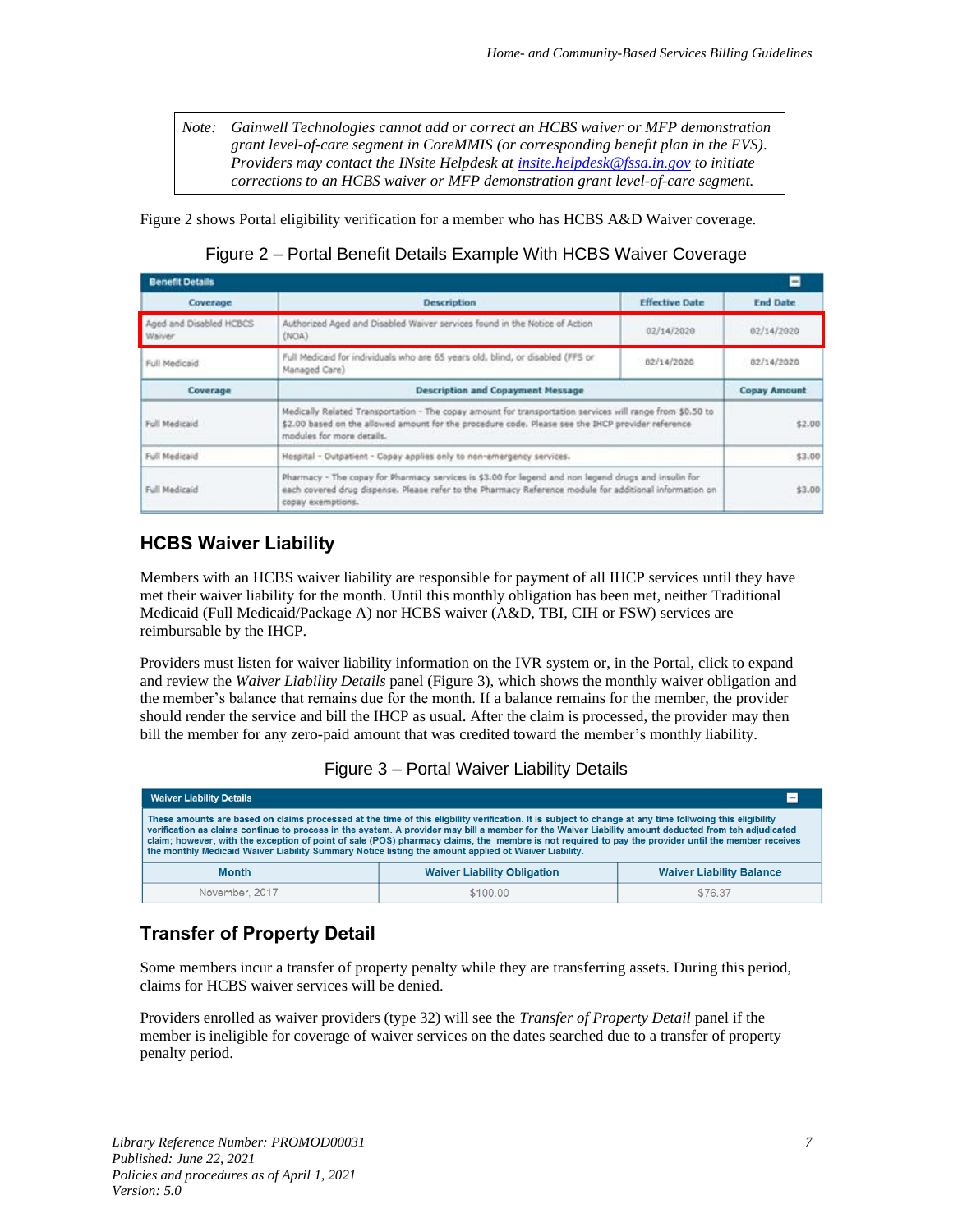| <b>Transfer of Property Details</b> |                       |                 |
|-------------------------------------|-----------------------|-----------------|
| <b>Description</b>                  | <b>Effective Date</b> | <b>End Date</b> |
| Transfer of Property Penalty Period | 09/04/2019            | 09/22/2019      |

#### Figure 4 – Transfer of Property Detail

#### **Authorized Waiver Services**

Providers must refer to the NOA for information about specific services approved for the member's HCBS waiver or MFP demonstration grant. See the *[Authorization of Services](#page-9-1)* section for details.

### <span id="page-13-0"></span>**Eligibility Verification for 1915(i) HCBS Benefits**

Members must be enrolled in the Traditional Medicaid program, *HIP* S*tate Plan Plus*, *HIP State Plan Basic*, *HIP Maternity*, Hoosier Healthwise or Hoosier Care Connect to be eligible for 1915(i) HCBS benefits. For these members, the EVS indicates coverage through both the applicable IHCP Medicaid benefit plan as well as the 1915(i) HCBS benefit plan.

The EVS identifies 1915(i) HCBS coverage using following benefit plan names:

- Adult Mental Health Habilitation
- Behavioral & Primary Healthcare Coordination
- Children's Mental Health Wraparound

*Note: As described in the [HCBS Benefit Combinations](#page-8-1) section, a member may have coverage from multiple 1915(i) HCBS benefit plans simultaneously, and a member may have 1915(c) HCBS waiver coverage at the same time as 1915(i) HCBS coverage as long as there is not a duplication of services.*

Figure 5 shows Portal eligibility verification with coverage details for a member who has AMHH coverage.

| <b>Benefit Details</b>                     |                                                                                                                                                                                                                                             |                       | Е                   |
|--------------------------------------------|---------------------------------------------------------------------------------------------------------------------------------------------------------------------------------------------------------------------------------------------|-----------------------|---------------------|
| Coverage                                   | <b>Description</b>                                                                                                                                                                                                                          | <b>Effective Date</b> | <b>End Date</b>     |
| <b>Adult Mental Health</b><br>Habilitation | Authorized adult Mental Health Habilitation services found in the Notice of<br>Action (NOA)                                                                                                                                                 | 02/14/2020            | 02/14/2020          |
| Full Medicaid                              | Full Medicaid for individuals who are 65 years old, blind, or disabled (FFS or<br>Managed Care)                                                                                                                                             | 02/14/2020            | 02/14/2020          |
| Coverage                                   | <b>Description and Copayment Message</b>                                                                                                                                                                                                    |                       | <b>Copay Amount</b> |
| Full Medicaid                              | Medically Related Transportation - The copay amount for transportation services will range from \$0.50 to<br>\$2.00 based on the allowed amount for the procedure code. Please see the IHCP provider reference<br>modules for more details. |                       | \$2.00              |
| Full Medicaid                              | Hospital - Outpatient - Copay applies only to non-emergency services.                                                                                                                                                                       |                       | \$3.00              |
| Full Medicaid                              | Pharmacy - The copay for Pharmacy services is \$3.00 for legend and non legend drugs and insulin for<br>each covered drug dispense. Please refer to the Pharmacy Reference module for additional information on<br>copay exemptions.        |                       | \$3.00              |

Figure 5 – Portal Benefit Details Example With 1915(i) HCBS Coverage

If the provider performing the Portal eligibility verification is an AMHH, BPHC or CMHW provider, the 1915(i) HCBS benefit plan name will appear as a hyperlink in the *Benefit Details* panel (Figure 5). The provider can click the benefit plan name to view the *Detail Information* panel, which shows the specific services that have been authorized for the member under that benefit plan  $(Figure 6)$ .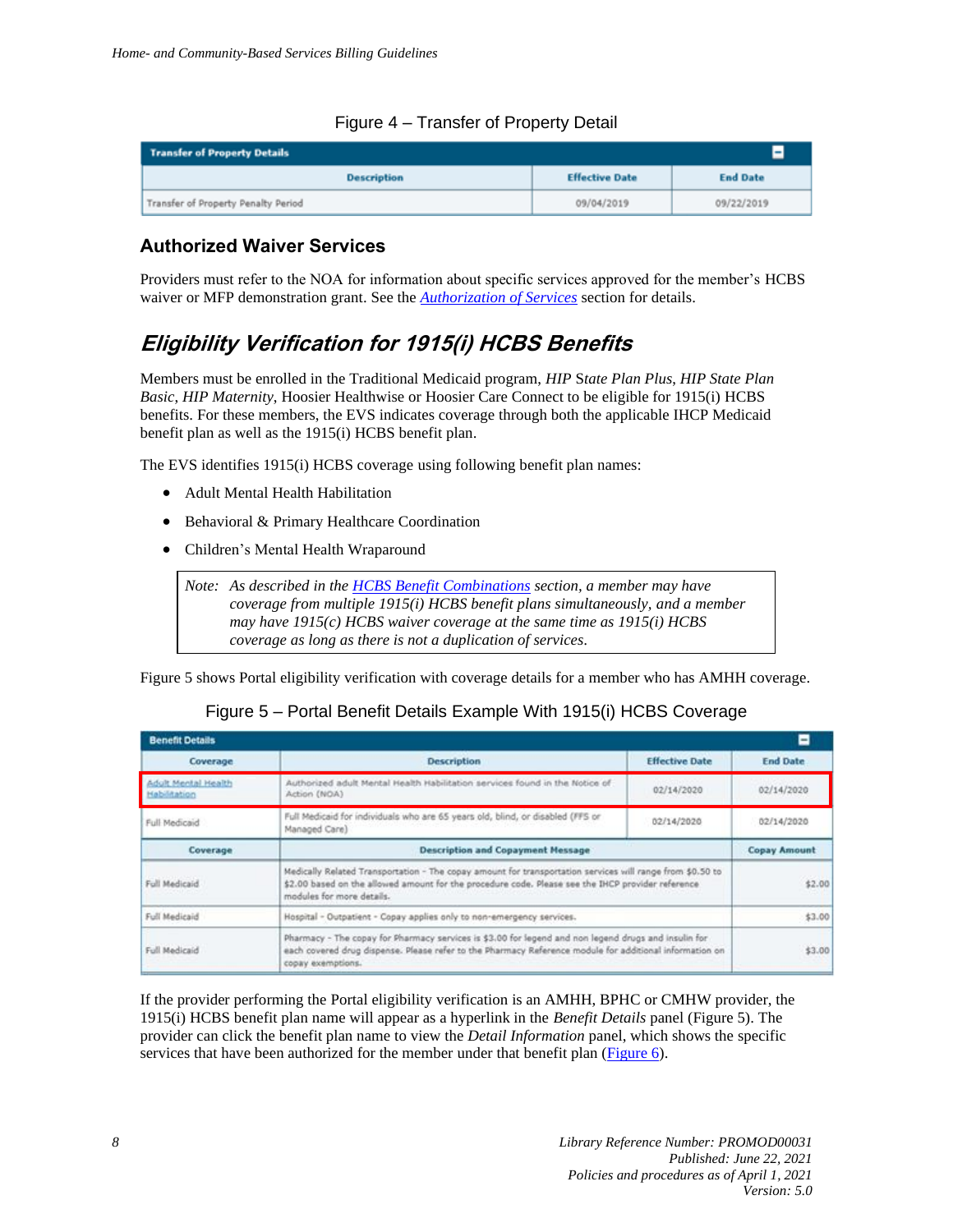<span id="page-14-1"></span>

|               | Total Records: 3 |                                 |                              |                                   |                             |                             |                       |
|---------------|------------------|---------------------------------|------------------------------|-----------------------------------|-----------------------------|-----------------------------|-----------------------|
| Provider      | Code             | <b>Description</b>              | <b>Service Dates</b>         | <b>Units</b><br><b>Authorized</b> | <b>Units</b><br><b>Used</b> | Amount<br><b>Authorized</b> | Amount<br><b>Used</b> |
| PROVIDER NAME | H2014 UB         | SKILLS TRAIN AND DEV, 15<br>MIN | $07/07/2019 -$<br>07/01/2020 | 2920                              | 879                         | $\overline{\phantom{a}}$    | \$22,977.06           |
| PROVIDER NAME | T1016 UB         | CASE MANAGEMENT                 | $07/07/2019 -$<br>07/01/2020 | 800                               | 67                          |                             | \$973.51              |
| PROVIDER NAME | H0034 UB         | MED TRNG & SUPPORT PER<br>15MIN | $07/07/2019 -$<br>07/01/2020 | 728                               | 23                          |                             | \$428.26              |

#### Figure 6 – Portal Detail Information for an AMHH Member

The *Detail Information* panel lists each service that has been authorized for that member under the 1915(i) HCBS benefit plan selected, including the following information:

- **Provider** Practitioner or entity that requested the PA
- **Code** Procedure code and modifiers for the approved service
- **Description** Description of the approved service
- **Service Dates** The effective date range of the HCBS service package (*Note: Services rendered prior to the start date or after the end date are not considered for reimbursement.*)
- **Units Authorized** The number of units that are approved for this service
- **Units Used** The number of units of this service that have been used
- **Amount Authorized** The dollar amount that is approved for this service
- **Amount Used** The dollar amount of this service that has been used

*Note: The information displayed for Units Used and Amount Used is based on paid claims only.*

The *Detail Information* panel is available only for 1915(i) HCBS and Medicaid Rehabilitation Option (MRO) benefit plans. For information about services authorized for 1915(c) HCBS waiver or MFP benefit plans, providers must consult the member's NOA.

## <span id="page-14-0"></span>**Electronic Visit Verification**

In accordance with federal requirements, the IHCP has implemented an electronic visit verification (EVV) system for documenting personal care services. Effective for dates of service on or after Jan. 1, 2021, providers are required to use EVV to document all personal care services (procedure code and modifier combinations) indicated in *Service Codes That Require Electronic Visit Verification*, accessible from the *Code Sets* page at in.gov/medicaid/providers.

For more information, see the *[Electronic Visit Verification](https://www.in.gov/medicaid/providers/1005.htm)* page at in.gov/medicaid/providers.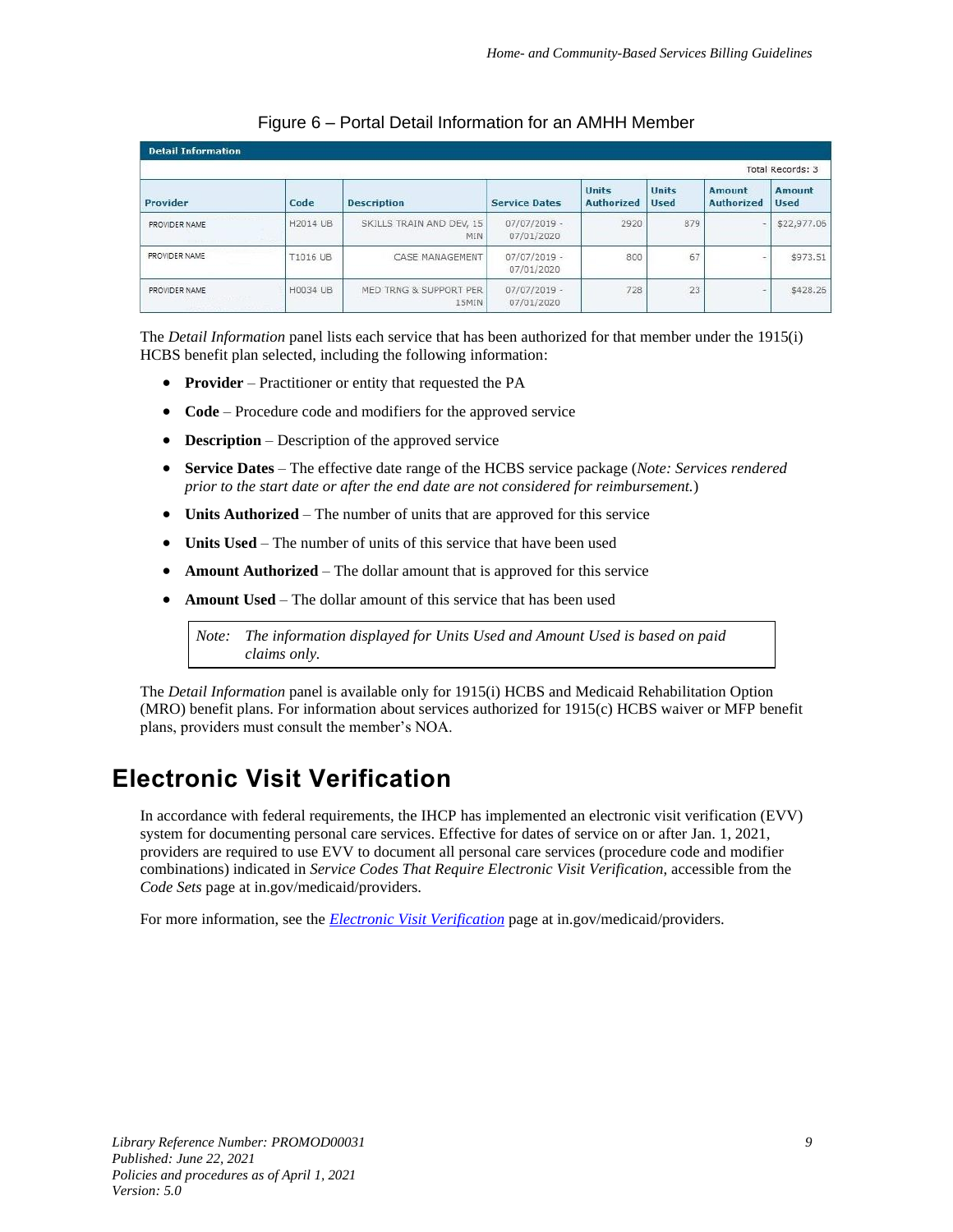## <span id="page-15-1"></span>**HCBS Billing Instructions**

HCBS claims are billed as professional claims on the Portal, 837P electronic transaction or *CMS-1500* claim form. For general information about billing professional, fee-for-service claims, see the *Claim [Submission and Processing](https://www.in.gov/medicaid/files/claim%20submission%20and%20processing.pdf)* module. The following sections provide additional information specific to HCBS billing.

*Note: Gainwell and the FSSA recommend submitting claims electronically. See the [Provider](https://www.in.gov/medicaid/files/provider%20healthcare%20portal.pdf)  [Healthcare Portal](https://www.in.gov/medicaid/files/provider%20healthcare%20portal.pdf) module or the [Electronic Data Interchange](https://www.in.gov/medicaid/files/electronic%20data%20interchange.pdf) module, or contact a Provider Relations [consultant](https://www.in.gov/medicaid/providers/490.htm) for more information.*

### <span id="page-15-0"></span>**Procedure Codes and Modifiers**

Services provided under the 1915(i) and 1915(c) benefit plans are limited to the procedure code/modifier combinations approved for the individual member. Providers must consult the NOA to determine the procedure code/modifier combinations approved to bill for the member under that benefit plan. For AMHH, BPHC and CMHW members, this information can also be seen on the *Detail Information* panel when providers perform eligibility verification through the Portal, as described in the *[Eligibility Verification for](#page-13-0)  [1915\(i\) HCBS Benefits](#page-13-0)* section.

*Note: Effective Feb. 1, 2021, an exception to this limitation is the assisted living service, where the NOA will authorize the member for T2031 U7 U1 for the daily rate, but the provider is able to bill T2031 U7 U1 UA for the monthly rate even though it is not listed on the NOA.* 

## <span id="page-15-2"></span>**Units of Service**

If a unit of service equals 15 minutes*, a minimum of eight minutes* must be provided to bill for one unit. Activities requiring less than eight minutes may be accrued to the end of that date of service. At the end of the day, partial units may be rounded as follows: units totaling more than eight minutes may be rounded up and billed as one unit. *Partial units totaling less than eight minutes may not be billed.*

## <span id="page-15-3"></span>**Billing With IHCP Provider ID or NPI**

The following sections explain which HCBS providers should bill using a National Provider Identifier (NPI) and which HCBS providers should bill using an IHCP Provider ID.

#### **Waiver Providers Use Provider ID to Bill HCBS Waiver Claims**

Waiver providers are considered to be atypical providers and must bill claims for HCBS waiver services using the IHCP Provider ID. Waiver providers that bill with an NPI associated with multiple Provider IDs must ensure that a taxonomy code is not indicated on the HCBS waiver claim.

*Note: If the taxonomy code is included on a claim for HCBS waiver services, payment may be made to the wrong service provider.*

*Example:* A provider performs both HCBS waiver and Medicaid home health services. Both services would use the same NPI for billing and have the same ZIP Code. When submitting claims, the home health provider must bill using the NPI and the taxonomy code. The waiver provider bills using the NPI without the taxonomy code (or, preferably, the Provider ID instead of the NPI). If the waiver claim is billed with the NPI and a taxonomy code, payment is sent to the home health provider.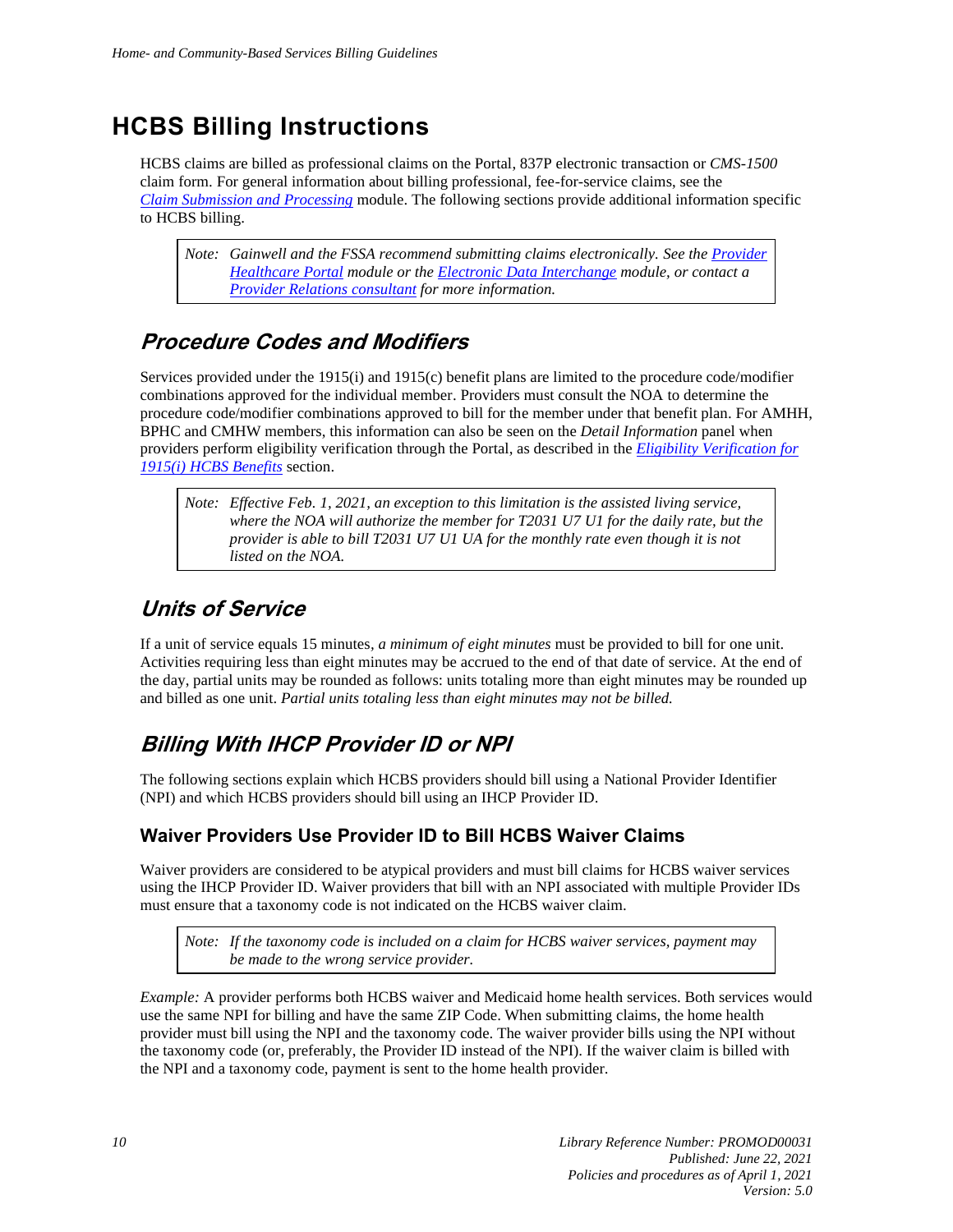#### **Providers Use NPI to Bill 1915(i) HCBS Claims**

AMHH, BPHC and CMHW providers are considered typical providers and must bill HCBS claims using the NPI.

## <span id="page-16-0"></span>**Third-Party Liability Exemption**

The IHCP will not bill private insurance carriers through the third-party liability (TPL) or reclamation processes for claims containing any HCBS benefit modifier codes. This exemption includes procedure code–modifier combinations specific to claims for the following benefit plans:

- AMHH
- A&D Waiver
- BPHC
- CMHW
- CIH Waiver
- FSW
- MFP A&D
- MFP CIH
- MFP TBI
- **TBI** Waiver

#### <span id="page-16-1"></span>**Claim Completion for 1915(i) State Plan Services**

For 1915(i) State Plan HCBS claims, including claims for AMHH, BPHC and CMHW services, providers follow the general instructions for completing a professional claim.

1915(i) HCBS program services are carved out of the managed care delivery system. Therefore, these services must be billed to Gainwell as fee-for-service claims for all members, including those enrolled in a managed care program.

#### <span id="page-16-2"></span>**Claim Completion for 1915(c) HCBS Waiver Services**

[Table 1](#page-17-0) lists the required fields for billing HCBS waiver services on the *CMS-1500* claim form. The table provides instructions for each required field. The IHCP strongly advises providers to complete only the designated fields in Table 1 for HCBS waiver billing. Completing fields not listed in the table could result in claim denial. A copy of the *CMS-1500* claim form follows the table (see [Figure 7\)](#page-19-0).

*Note: The same general instructions as those in the following table also apply to HCBS waiver claims submitted electronically. However, some fields in the Portal may have slightly different names, appear in a different order or require the information be submitted in a different format than on the paper claim form. Additionally, some fields in the Portal are auto-filled based on provider and member information stored in CoreMMIS. See the [Claim Submission and Processing](https://www.in.gov/medicaid/files/claim%20submission%20and%20processing.pdf) module for more information.*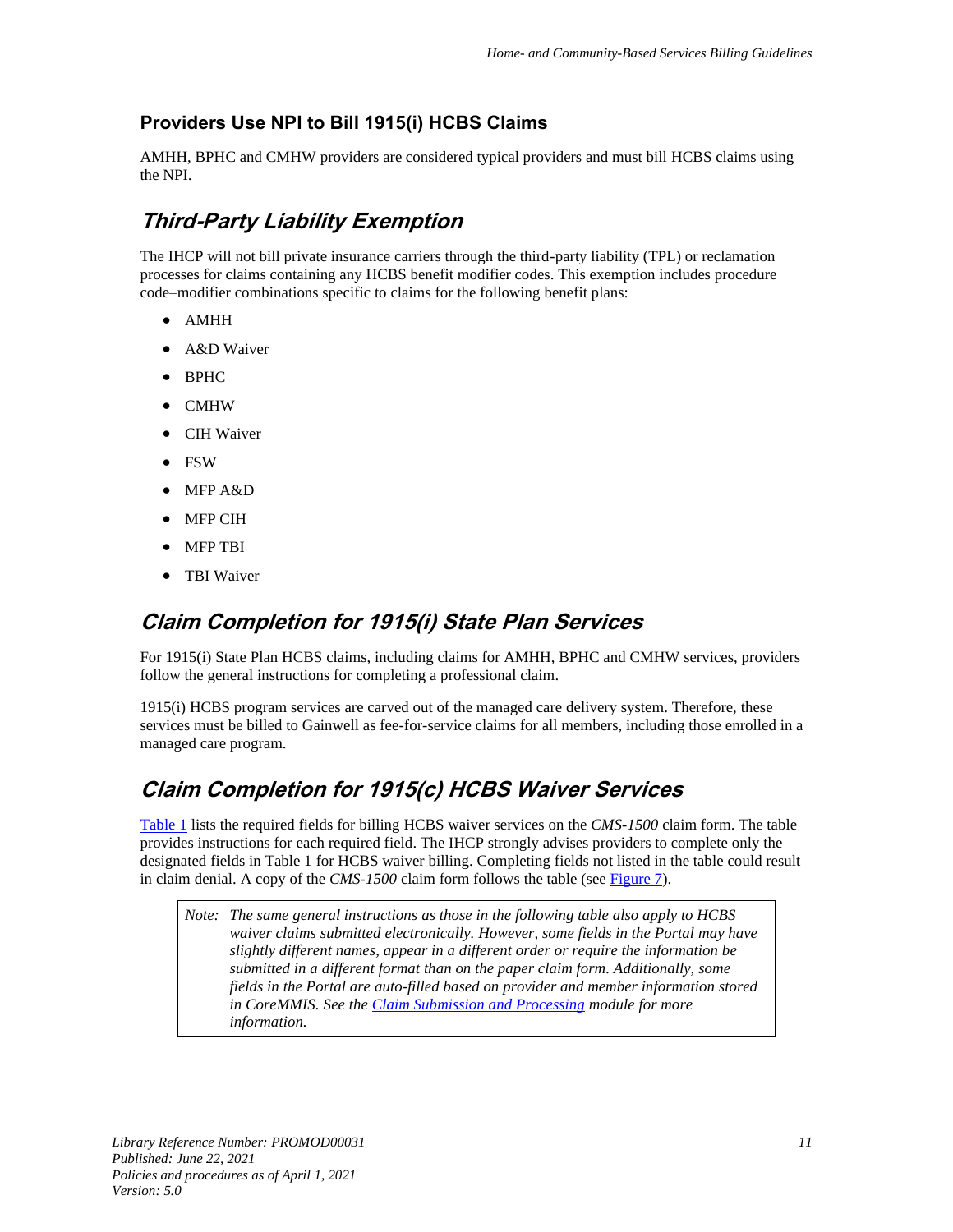<span id="page-17-0"></span>

| <b>Form Field</b> | <b>Description</b>                                         | <b>Instructions</b>                                                                                                                                                                                                                                                                                                                                                                                                                                                                                                         |
|-------------------|------------------------------------------------------------|-----------------------------------------------------------------------------------------------------------------------------------------------------------------------------------------------------------------------------------------------------------------------------------------------------------------------------------------------------------------------------------------------------------------------------------------------------------------------------------------------------------------------------|
| 1                 | TYPE OF INSURANCE COVERAGE                                 | Enter $X$ in the Medicaid box.                                                                                                                                                                                                                                                                                                                                                                                                                                                                                              |
| 1a                | <b>INSURED'S I.D. NUMBER</b>                               | Enter the 12-digit IHCP Member ID (also known<br>as RID).                                                                                                                                                                                                                                                                                                                                                                                                                                                                   |
| 2                 | PATIENT'S NAME                                             | Enter the member's last name, first name and<br>middle initial.<br>(The name on the claim must exactly match the<br>name as it appears in CoreMMIS. Use one of the<br>EVS options described in the Eligibility<br>Verification section to confirm correct usage.)                                                                                                                                                                                                                                                           |
| 17                | <b>NAME OF REFERRING PROVIDER</b><br>OR OTHER SOURCE       | Enter the name of the waiver case/care manager,<br>not a physician's name. (Optional)                                                                                                                                                                                                                                                                                                                                                                                                                                       |
| 17a               | <b>ID NUMBER OF REFERRING</b><br>PROVIDER OR OTHER SOURCE] | Enter the qualifier $G2$ in the first box of field 17a,<br>followed by the case/care manager's IHCP<br>Provider ID, which is listed on the member's<br>NOA, in the second box (shaded). (Optional)                                                                                                                                                                                                                                                                                                                          |
| $21A-L$           | <b>DIAGNOSIS OR NATURE OF</b><br><b>ILLNESS OR INJURY</b>  | • Enter the ICD diagnosis codes in priority<br>order. A total of 12 codes can be entered.<br>- If the actual diagnosis code is not known,<br>enter R69 in field 21, line A, as the<br>diagnosis for all waiver or demonstration<br>grant members.<br>• In the ICD Ind. field, enter 0 to indicate ICD-<br>10 diagnosis codes.                                                                                                                                                                                               |
| 24A               | DATE(S) OF SERVICE                                         | Enter the month, day and year for the from and to<br>dates that are applicable to the billing period for<br>each service rendered.<br>• Use the six-digit MMDDYY format.<br>• Always complete the <i>from</i> and to dates.<br>Bill consecutive dates of service for the<br>same procedure code and same month on a<br>single line.<br>• Bill multiple months on separate lines.                                                                                                                                            |
| 24B               | <b>PLACE OF SERVICE</b>                                    | Enter the appropriate two-digit code from the<br>following list:<br>$\bullet$ 11 - Office/Clinic<br>$\bullet$ 12 – Home                                                                                                                                                                                                                                                                                                                                                                                                     |
| 24D               | PROCEDURES, SERVICES, OR<br><b>SUPPLIES</b>                | Use only waiver service procedure codes and<br>modifiers, as they are shown on the approved<br>NOA*.<br>• Place the procedure code in the left side of<br>field 24D under CPT/HCPCS. Enter only<br>one procedure code on each detail line.<br>Enter the appropriate modifier(s) in the right<br>$\bullet$<br>side of field 24D, under MODIFIER.<br>*See the <b>Procedure Codes and Modifiers</b> section for an<br>exception regarding the modifiers for monthly versus<br>daily rate for assisted living services (T2031). |

| Table 1 – CMS-1500 Claim Form Fields for HCBS Waiver Claims |  |  |
|-------------------------------------------------------------|--|--|
|                                                             |  |  |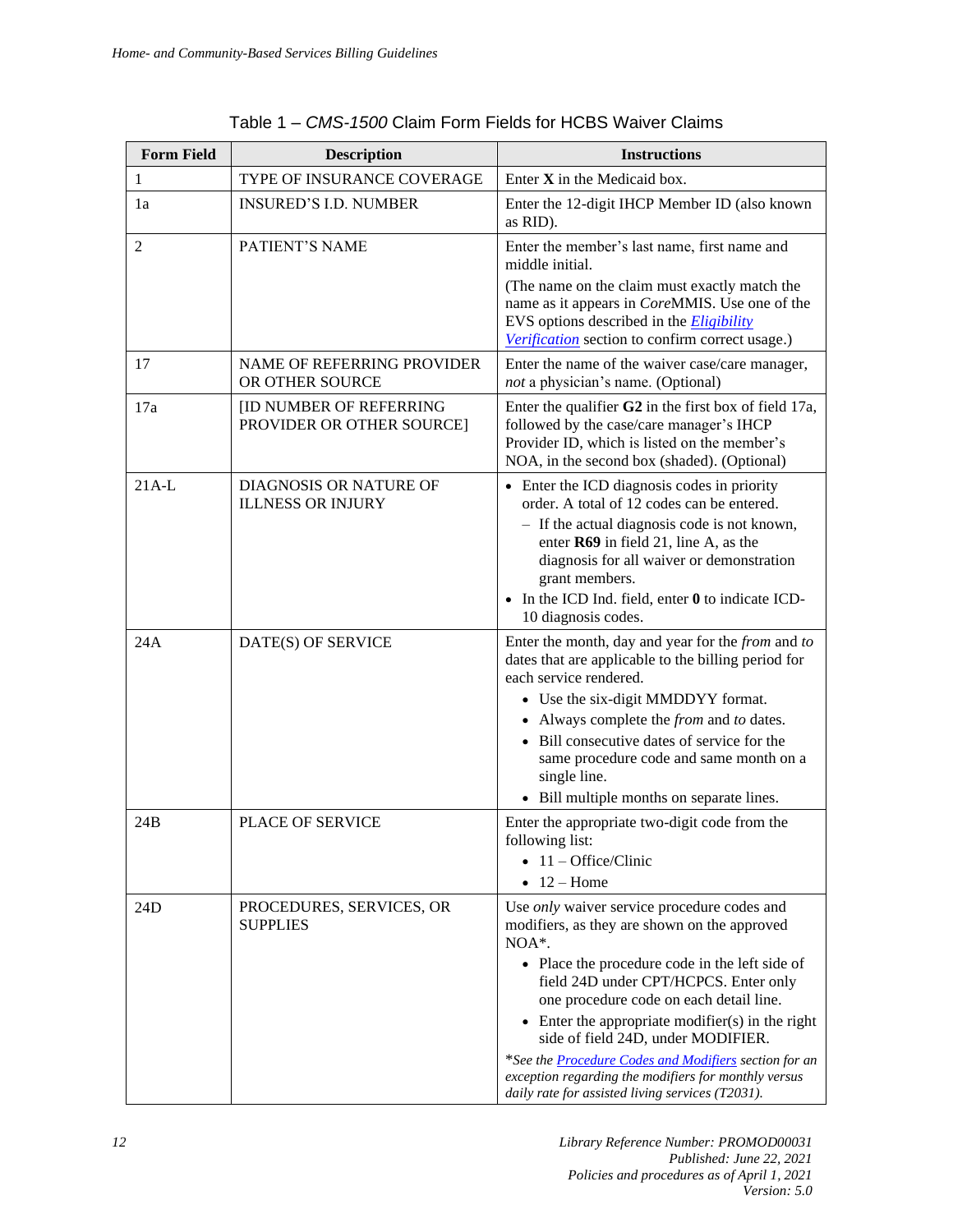| <b>Form Field</b>               | <b>Description</b>                                   | <b>Instructions</b>                                                                                                                                                                                                                                                                                                                                                                                                                                                                                                                                                                                                                                                                                                                                                                                                                                            |
|---------------------------------|------------------------------------------------------|----------------------------------------------------------------------------------------------------------------------------------------------------------------------------------------------------------------------------------------------------------------------------------------------------------------------------------------------------------------------------------------------------------------------------------------------------------------------------------------------------------------------------------------------------------------------------------------------------------------------------------------------------------------------------------------------------------------------------------------------------------------------------------------------------------------------------------------------------------------|
| 24E                             | <b>DIAGNOSIS POINTER</b>                             | Enter A referring to field 21 where R69 (or other<br>appropriate diagnosis code) was entered.                                                                                                                                                                                                                                                                                                                                                                                                                                                                                                                                                                                                                                                                                                                                                                  |
| 24F                             | <b>CHARGES</b>                                       | Enter the total amount charged for this service,<br>based on the number of units billed in field 24G.                                                                                                                                                                                                                                                                                                                                                                                                                                                                                                                                                                                                                                                                                                                                                          |
| 24G                             | DAYS OR UNITS                                        | Enter the total number of units, in whole units<br>only, for the service date or dates on that line. See<br>the NOA for unit duration for each code billed.                                                                                                                                                                                                                                                                                                                                                                                                                                                                                                                                                                                                                                                                                                    |
| 24I<br>Top Half-<br>Shaded Area | <b>ID QUAL</b>                                       | Enter qualifier G2 in this field.                                                                                                                                                                                                                                                                                                                                                                                                                                                                                                                                                                                                                                                                                                                                                                                                                              |
| 24J<br>Top Half-<br>Shaded Area | RENDERING PROVIDER ID #                              | Enter the IHCP Provider ID for the provider that<br>rendered the service. The following explains<br>which rendering Provider ID is used, depending<br>on the type of provider billing:<br>• For agencies billing case/care management<br>services, the rendering Provider ID is the<br>case/care manager's Provider ID.<br>• For Area Agencies on Aging (AAA) billing<br>for services other than case management,<br>the rendering Provider ID is the agency's<br>rendering Provider ID issued by the IHCP.<br>• For all group providers, the rendering<br>Provider ID is the agency's rendering<br>Provider ID issued by the IHCP. The<br>rendering Provider ID must be linked to the<br>group Provider ID.<br>• For all sole proprietors or billing providers,<br>the rendering Provider ID is the Provider ID<br>issued by the IHCP to the waiver provider. |
| 24J<br><b>Bottom Half</b>       | RENDERING PROVIDER NPI                               | Leave this field blank. Waiver providers should<br>not use the NPI.                                                                                                                                                                                                                                                                                                                                                                                                                                                                                                                                                                                                                                                                                                                                                                                            |
| 28                              | <b>TOTAL CHARGE</b>                                  | Enter the sum of all the amounts (each detail line)<br>in field 24F.                                                                                                                                                                                                                                                                                                                                                                                                                                                                                                                                                                                                                                                                                                                                                                                           |
| 29                              | <b>AMOUNT PAID</b>                                   | For all HCBS waiver claims, including those<br>members with HCBS waiver liability, always<br>enter \$0.                                                                                                                                                                                                                                                                                                                                                                                                                                                                                                                                                                                                                                                                                                                                                        |
| 31                              | SIGNATURE OF PHYSICIAN OR<br><b>SUPPLIER</b>         | IHCP participating providers must have a<br>signature on file; therefore, this field is optional.                                                                                                                                                                                                                                                                                                                                                                                                                                                                                                                                                                                                                                                                                                                                                              |
| 33                              | <b>BILLING PROVIDER INFO &amp;</b><br>PHONE#         | Enter the billing provider service location name,<br>address and nine-digit ZIP Code.                                                                                                                                                                                                                                                                                                                                                                                                                                                                                                                                                                                                                                                                                                                                                                          |
| 33a                             | <b>BILLING PROVIDER NPI</b>                          | Leave this field blank. Waiver providers should<br>not use the NPI.                                                                                                                                                                                                                                                                                                                                                                                                                                                                                                                                                                                                                                                                                                                                                                                            |
| 33 <sub>b</sub>                 | [BILLING PROVIDER QUALIFIER<br><b>AND ID NUMBER]</b> | Enter the qualifier G2 and the billing provider's<br><b>IHCP</b> Provider ID.                                                                                                                                                                                                                                                                                                                                                                                                                                                                                                                                                                                                                                                                                                                                                                                  |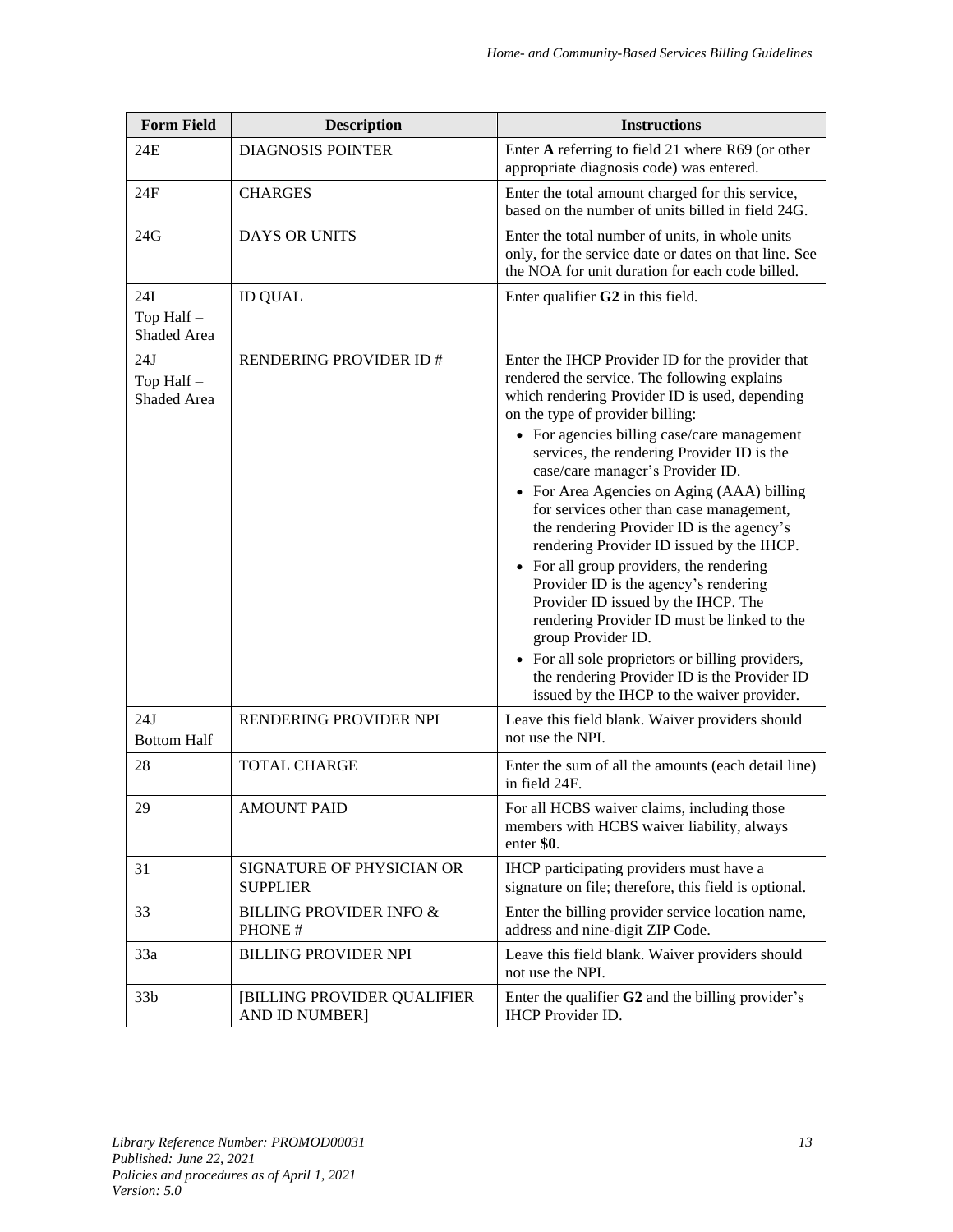<span id="page-19-0"></span>



Providers should submit the completed *CMS-1500* claim form, along with any additional required documentation, to the following address:

**Gainwell – CMS-1500 Claims P.O. Box 7269 Indianapolis, IN 46207-7269**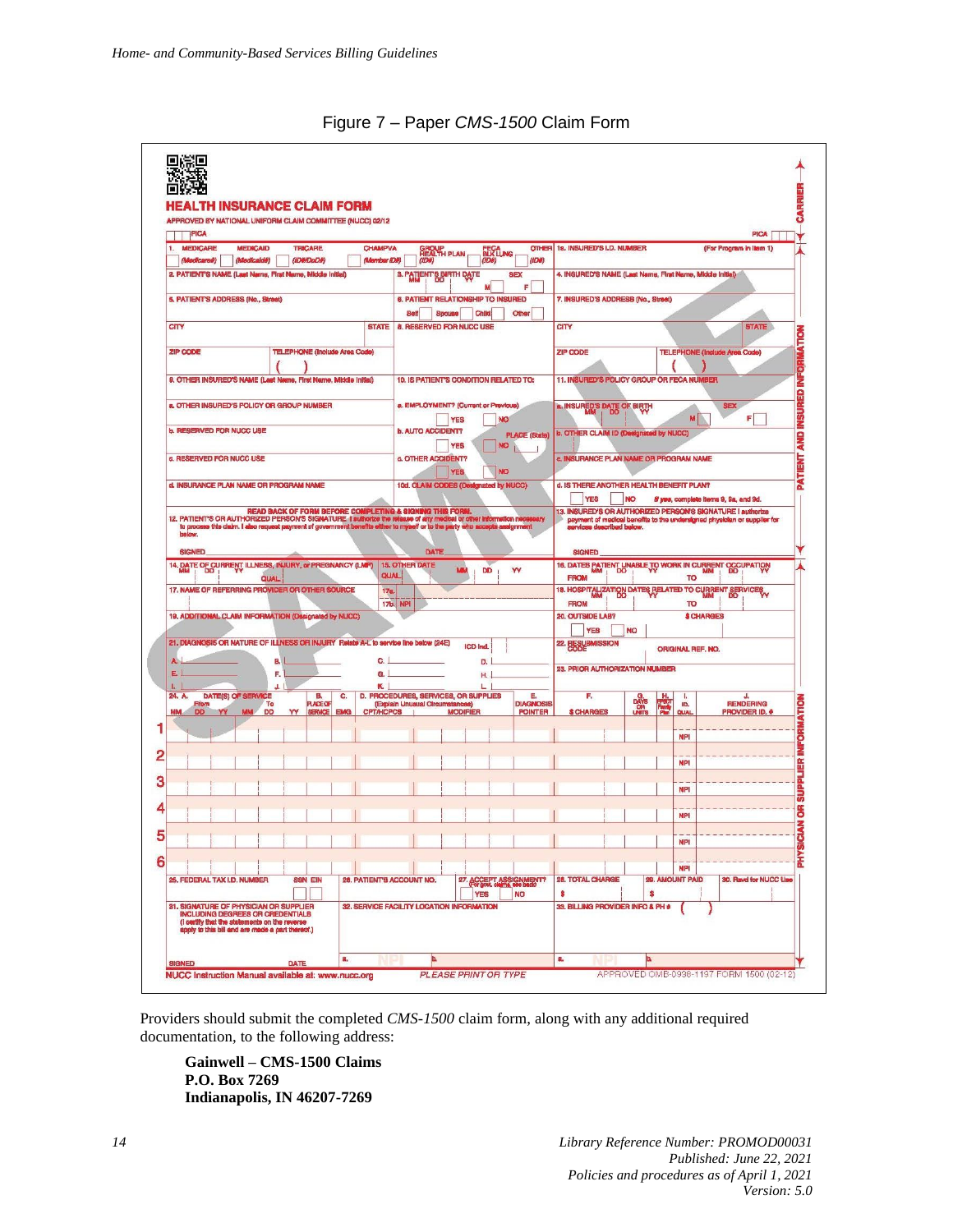*Note: Paper claims submitted to the IHCP must be on the official red claim forms developed by the National Uniform Claim Committee (NUCC). The IHCP does not accept blackand-white copies.*

#### <span id="page-20-0"></span>**Supporting Documentation**

Supportive documentation is required when billing for HCBS benefit plan services. The documentation should include the following:

- Complete date of service, including month, day and year
- Time entry for service provided, including the time in and time out
	- Providers should note a.m. and p.m., as appropriate, unless using 24-hour time notations.
	- Providers should ensure consistent notation of time standard notation or 24-hour notation
- Number of units of service delivered on that date
- Specific goal on the individual's person-centered plan that the service addressed
- Signature of any staff member providing the service or making entries into the documentation
	- Signature must include a minimum of the first initial and last name
	- Signature must include the staff member's certification or title

*Note: For service providers that use electronic signatures for documentation, a specific policy must be in place specifying how electronic signatures will be established, controlled and verified. For citations specific to documents transmitted to the State, see the following sections of Indiana Code (IC):*

- *Electronic Digital Signatures Act (IC 5-24)*
- *Uniform Electronic Transactions Act (IC 26-2-8)*

*In addition, the State Board of Accounts has promulgated a rule with additional regulations, which can be found at Indiana Administrative Code 20 IAC 3.*

Providers are required to verify the specifications for documentation standards for all HCBS benefit plans the provider is authorized to operate. See the individual HCBS program modules on the *[IHCP Provider](https://www.in.gov/medicaid/providers/810.htm)  [Reference Modules](https://www.in.gov/medicaid/providers/810.htm)* page at in.gov/medicaid/providers for documentation requirements and standards specific to each HCBS benefit plan.

#### <span id="page-20-1"></span>**Special Processing for HCBS Provided on Long-Term Care Discharge Dates or During Hospice Level of Care**

It is appropriate for transition-related HCBS benefit plan services to be provided on the same day a longterm care (LTC) member discharges. Provision of certain HCBS benefit plan services to members with a hospice level of care may also be appropriate. Payment for services provided under either of these circumstances will be systematically denied unless specially handled.

Providers submitting claims for HCBS benefit plan services on the member's date of discharge from the LTC facility or during a period of hospice level of care should contact their Provider Relations consultant for special claim handling. Providers that have had claims previously denied for situations such as these should also contact their consultant for special handling. To locate the consultant assigned to your area, see the *[Provider Relations Consultants](https://www.in.gov/medicaid/providers/490.htm)* page at in.gov/medicaid/providers.